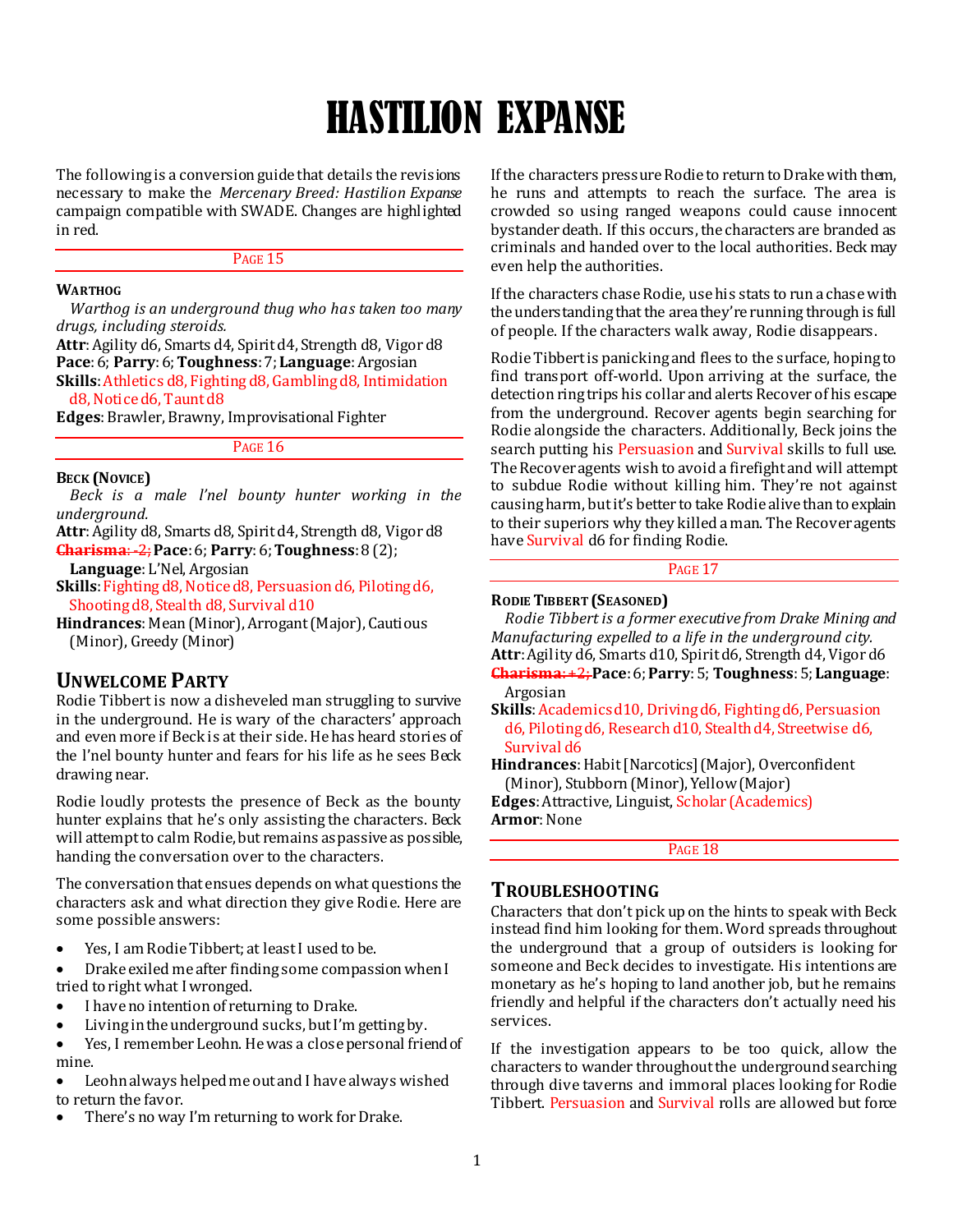the players to roll at least one Raise before actually finding any signs of Rodie Tibbert.

## PAGE 20

#### ##SIDEBAR##

## **HACKING VS. INVESTIGATION**

Hacking was introduced in someone with advanced skills in computer and handheld computing device usage. When searching for data in fashion, the Investigation skill can locate that data, but it requires hours of time. The Hacking skill, on the other hand, represents a character locating that same data in minutes instead of hours or traversing a secure network. To avoid detection by security, Hacking should be the skill of choice. If none of the characters have the Hacking skill, the extra amount of time needed draws the attention of security.

#### ##END SIDEBAR##

PAGE 31

## **HIT THE STREETS**

Lord Leohn claims to know very little about Scorpion. He does know they've been harassing, and sometimes killing, his and other corporations' mercenaries. Before the characters can get started in their hunt, they must first call on any contacts they have to learn more about Scorpion. Ensure they are specific about where they look to gather information.

While the characters may search through local or planet-wide media to discover more, that turns up red herrings and wild speculation, rather than any facts. Let them turn to their contacts to gather information, using networking, other applicable skills, and role-playing. A success provides the following information:

- At least five corporations have seen their mercenary force harassed by some unknown band of criminals.
- These criminals have broken into houses or stolen equipment from warehouses/storage.
- At least two mercenaries have been killed in ensuing firefights.
- The criminals appear to choose their targets at random with little significance to each one.
- The criminals appear to have a lot of intelligence regarding mercenary forces.

Contacts within the main layers of Machenko provide the following:

- A new band of criminals has been reported throughout Machenko.
- Rumors state the criminals have been spotted with similar tattoos on their necks or shoulders.
- The criminals sometimes employ the use of cybernetics.

 The criminals were involved in a large shoot-out with extremely powerful weapons.

 The shoot-out killed five officers from the local authority and the criminals got away with a cache of weapons.

- The criminals seem to target weapon and armor depots.
- It is said the criminals even robbed a bank.

Contacts within the lower layers of Machenko provide the following:

• There's a new criminal ring called the Scorpions.

 The Scorpions have scored some big jobs and gotten their hands on some nasty weapons.

 Members of the Scorpions have exotically shaped tattoos on their necks or shoulders (think Chinese symbols).

 The Scorpions were targeting weapons and armor to pull off bigger jobs.

- The Scorpions have started hunting mercenaries.
- The Scorpions are led by someone called The Mastermind.

 The "big thug" of the Scorpions seems much stronger than the others.

Should the characters decide to go into Machenko's underground city, they can gather much of the above information through other means such as Gambling (at the Fighting Pit for example) or by using Vigor to represent drinking at the local bar and socializing with the other patrons. However, if they go into the underground city, all weapons and armor need to be removed, lest they be mistaken for bounty hunters and find nothing but tight lips (- 4 to Persuasion rolls). Allow the characters to find creative ways to gather this information from the underground city.

## PAGE 33

## **FIND THE SCORPIONS' LAIR**

Once the characters have devised a plan to lure the Scorpions into their trap, they then need to find the Scorpions' hideout and bring the fight directly to the criminal organization. This part of the investigation is possibly the most tedious as it involves a number of decisions depending on how the characters are planning to find the hideout.

If the characters plan on using a frontal assault against the Scorpions after luring them in, they need to dispose of all but one member for the purpose of interrogation. However, before that can happen, they need to ensure the Scorpions are duped by the ruse being established. Characters choosing to hide and surprise the Scorpions must succeed on an opposed roll using their Stealth against the Scorpions' Notice. If any character fails, the Scorpions spot them and begin shooting (they typically shoot first and ask questions later). The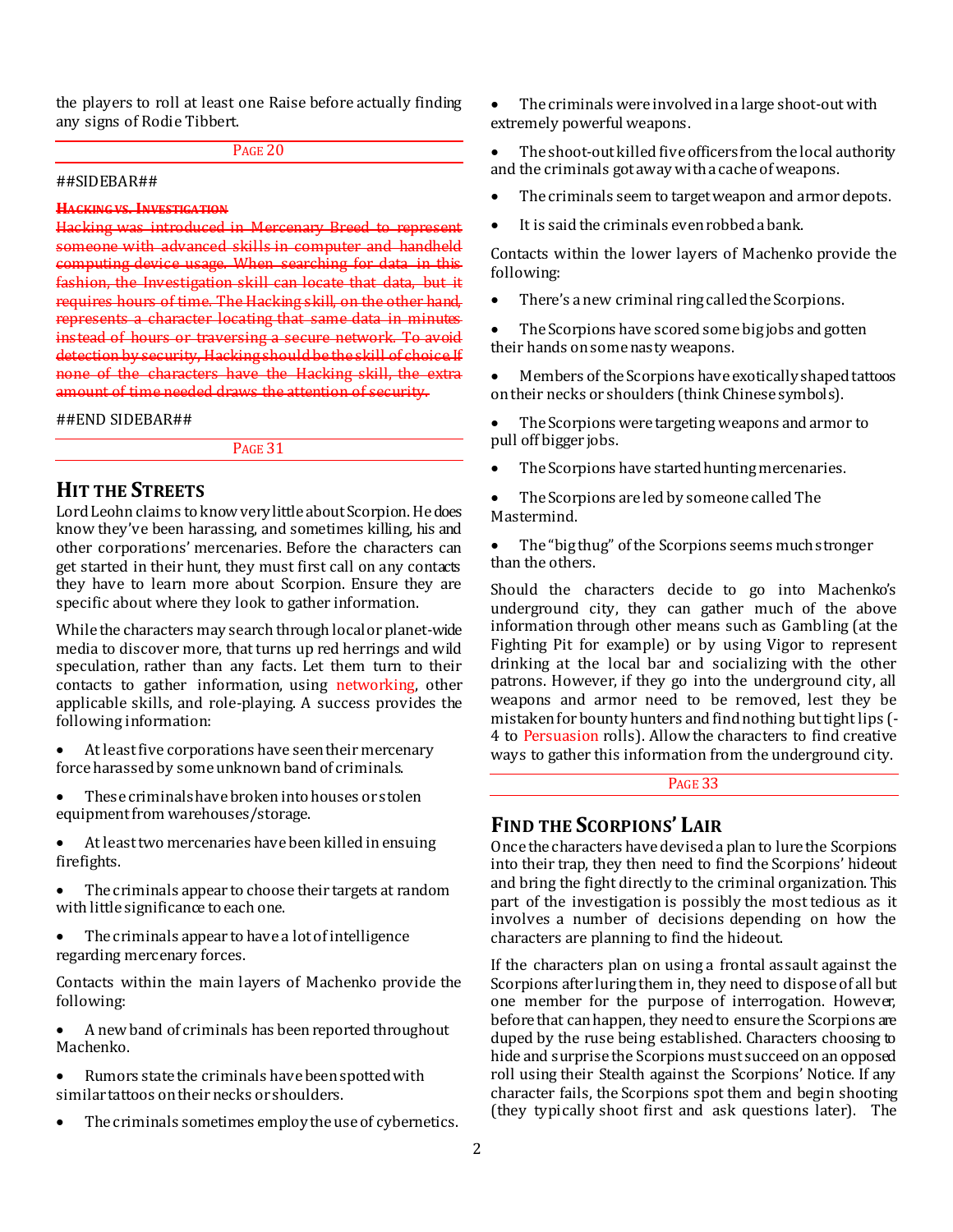Scorpions are a suspicious lot and are usually on edge and can easily be set off.

If the characters are successful in their opposed roll, the Scorpions continue their efforts without noticing them hidden within. A second opposed roll is required using the characters' Stealth against the Scorpions' Notice. Those that succeed gain Surprise against each Scorpion that failed. However, due to their current cautiousness, the characters are unable to obtain The Drop on the Scorpions.

 $\triangleright$  Scorpion Soldiers (two per character) – see page 70

Standard combat ensues and the characters need to avoid killing at least one Scorpion should they wish to interrogate him. Interrogating a Scorpion requires an opposed roll of the character's Intimidation against the Scorpion's Spirit. If the character chooses to rough up the captive, he receives  $a + 1$ bonus to Intimidation. Allow the characters to attempt other creative ways to get the captive to talk.

If the characters choose a surveillance solution and decide to follow the Scorpions instead of directly confronting them, they must track the Scorpions vehicle through the streets of Machenko. Already cautious about this big find, the Scorpions are using evasive maneuvers while driving back to their hideout to avoid being tailed. This requires a Dramatic Task using the Survival skill, requiring eight actions and ten successes. All other characters may make cooperative rolls using Driving (or Piloting, depending on what vehicle they are in), Notice, Electronics (think in-car computer tracking), and Survival. This should not be handled as a chase scene as the Scorpions would simply flee somewhere else instead of leading the characters back to their hideout.

#### PAGE 35

#### **1. SECURITY CAMERAS**

At night, while the Scorpions attend to their equipment cache and make further plans, the security cameras are deactivated. The cameras are not very high quality or advanced technology and thus cannot truly see anything when it's dark. As such, the Scorpions simply disable the cameras when they arrive as part of deactivating the security system. This also means they can play around in the warehouse yard (such as driving the forklift erratically) without the Mastermind catching them.

Characters wishing to fully disable the cameras, so that they never come back on, may do so on successful Athletics and Repair rolls (to climb up and break the camera) or with a successful Hacking roll (to disable them electronically as the computer is not actively monitoring that security feature).

#### PAGE 36

#### **2.WAREHOUSE YARD GATE**

The gate leading to the warehouse yard requires a valid keycode to gain entrance. While the security system is disabled, this gate doesn't trigger alarms should an incorrect code be entered. While the security system is active, an

incorrect code automatically alerts whoever is monitoring the alarm system (most likely the Scorpions in another hideout). Overcoming this keycode, while disabled, can be done on a successful Thievery or Hacking roll. While the security system is active, only successful Hacking rolls work as the keypad too has a tamper detection circuit.

## PAGE 37

#### **5.WAREHOUSE ENTRANCES**

There are two entrances into the warehouse, both at the top of a short flight of stairs. These doors are thick but fairly quiet. They close slow enough to avoid being heard over any other commotion inside and opening them makes barely any sound at all. Both doors lock automatically and require a keycode to gain entrance. This can overcome through one of three methods:

- Hacking (with no penalty)
- Thievery (with a -2 penalty)
- Strength (with a -4 penalty)

## PAGE 38

#### **LOCATING**

Regardless of which warehouse the characters find the entrance to the tunnels, they are led to the same hideout housing a number of Scorpion soldiers and Mitch Liber along with his new puppet Rex Hubbard, "The Mastermind." If the characters are lost as to how to find this main hideout, Lord Leohn informs them of his suspicions regarding Rex Hubbard and has them speak to Hubbard's wife. Hubbard's wife tells the characters about the aforementioned story, presenting them with little to no information.

After a series of Research and Persuasion rolls, the characters can gather that no such discussions exist nor have there been any pressures from any corporation on Machenko as of late. Should they need to take this avenue to find the main hideout, tracking down the whereabouts of Rex Hubbard requires a Dramatic Task using Survival with eight actions requiring ten successes. Other characters can perform Cooperative rolls using Research, Persuasion, Survival, or Notice. If they are still unsuccessful, suggest going back to the warehouse to investigate. At some point, they need to travel into the underground areas and locate the main hideout.

#### PAGE 41

#### **REX HUBBARD**

*Rex Hubbard is under the hypnotic spell of Mitch Liber, with the augmentation of powerful mind-numbing drugs. He fights simply because he's told to and has no control over his own actions.*

**Attr**: Agility d6, Smarts d8, Spirit d6, Strength d6, Vigor d6 **Pace**: 6; **Parry**: 4; **Toughness**: 9 (4)

**Skills**: Academics d10, Fighting d4, Notice d6 **Armor**: Body Glove (All 4)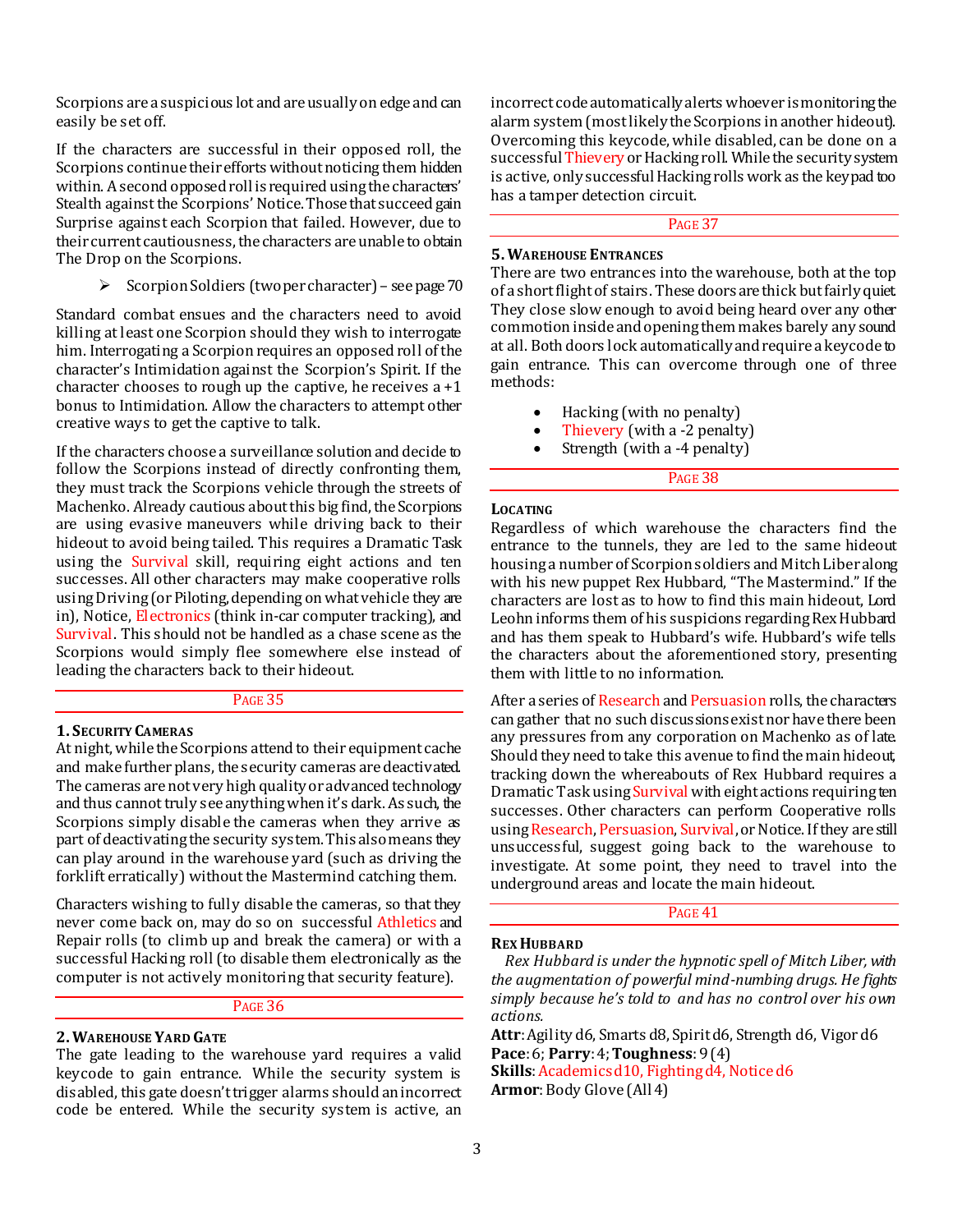## **LEOHN'S MEETING**

Although it may strike the characters as too coincidental that they were ambushed on their way to Leohn's meeting, he has absolutely nothing to do with the attack. In fact, this meeting is a regular meeting to gather new assignments and report on any ongoing ones. It is due to Dark Factor's superior surveillance that allowed them to time this attack accordingly and wait until all the characters were together.

Leohn is completely taken aback by any information regarding the attack and the obvious setup to the attack. He assures the characters their driver had (or has if he's still alive) been a member of the corporation for many years and was a trusted confidant of Leohn's (this is true; the driver knew nothing). He is very suspicious about the nature of the attack and how coordinated it appeared to be.

Leohn orders the characters to investigate the attack and has some suspicions that it may have been orchestrated by Dark Factor. Seeing them as a terrorist organization, they are the only ones on the planet capable of getting that close to a mercenary force and being equipped with the necessary weapons to make an attack. Not knowing much else about Dark Factor, Leohn is terrified at the prospect that he is also being targeted by the organization due to the fact he is the head of the mercenary force. This throws him into a bit of a panic as he begins incoherently muttering under his breath about bugs and undercover jobs. Leohn then follows-up his orders with those to have the corporate offices scrubbed for possible surveillance devices and employees that might be Dark Factor agents.

Searching the corporate office for surveillance devices is a cooperative Notice roll. One character should take the lead while all others serve as companion rolls. Companion rolls can be made using Notice, Thievery, or Hacking. Each success and raise on the final Notice roll results in 1 surveillance device being found. There are at least 10 surveillance devices to be found, but the Notice roll should only be made once. If the mercenaries wish to perform this check once per day, each subsequent day after the first incurs a (-2) penalty to that main Notice roll, with the penalty growing by (-2) with each subsequent search. Thus, if the mercenaries spend four days searching, the fourth day carries a (-6) penalty to Notice.

Checking all corporate office employees to find an undercover agent is done with a cooperative Intimidation roll. One character should take the lead while others serve as companion rolls. Companion rolls can be made using Intimidation and Persuasion. However, none of Drake's employees are undercover agents as Dark Factor doesn't use undercover agents. They prefer to set up surveillance and keep their agents out of the actual corporate offices.

PAGE 47

#### **SURVEILLANCE EQUIPMENT**

Dark Factor's surveillance equipment is sophisticated and unique. They have designed their own equipment not sold through any channels as a purchasable item. Characters are free to examine the equipment looking for markings or any indication of who manufactured it. Instead of finding any markings, they discover a complete lack thereof which should lead to the knowledge that these devices are completely custom or hand-made.

A successful Thievery roll allows the characters to open the device, without breaking it, and inspect its components. An Investigation roll is required to research the different components comprising the surveillance device. These parts are fairly common either on the open or black market and can be purchased with little to no hassle. An additional Thievery roll allows the characters to further inspect the device for functionality and see that it doesn't conform to any standard, known device and definitely appears to be hand-made.

#### **DARK FACTOR TATTOO**

Information on the tattoo is available if the characters dig through the archives of corporate or mercenary news. A successful Research or Electronics roll provides little information other than the tattoos belong to agents of a terrorist organization known as Dark Factor that has plagued corporations for around fifty years. Every agent has this tattoo located in the same spot on their neck, but no one can properly identify the agents (the ones unlucky enough to end up dead). This is due to Dark Factor's ability to virtually erase a member's past.

## PAGE<sub>49</sub>

#### **DARK FACTOR INVESTIGATION**

To get all available information about Dark Factor, as recorded in mercenary archives, a successful Electronics roll at (-2) is required. Optionally, this can be a Dramatic Task to define how many pieces of information the characters find, but either way they should be given the most important information.

- Dark Factor is a terrorist organization that targets major corporations.
- They have been known to confront mercenary forces without hesitation.
- They often employ the use of sophisticated equipment to perform surveillance.
- They have a history of espionage and infiltrating extremely secure networks.
- Agents are not afraid to perform frontal assaults.
- Without knowing why, Dark Factor has never employed assassins. (**GM's Note**: Dark Factor is not in the assassination business. They prefer to expose the truth to crush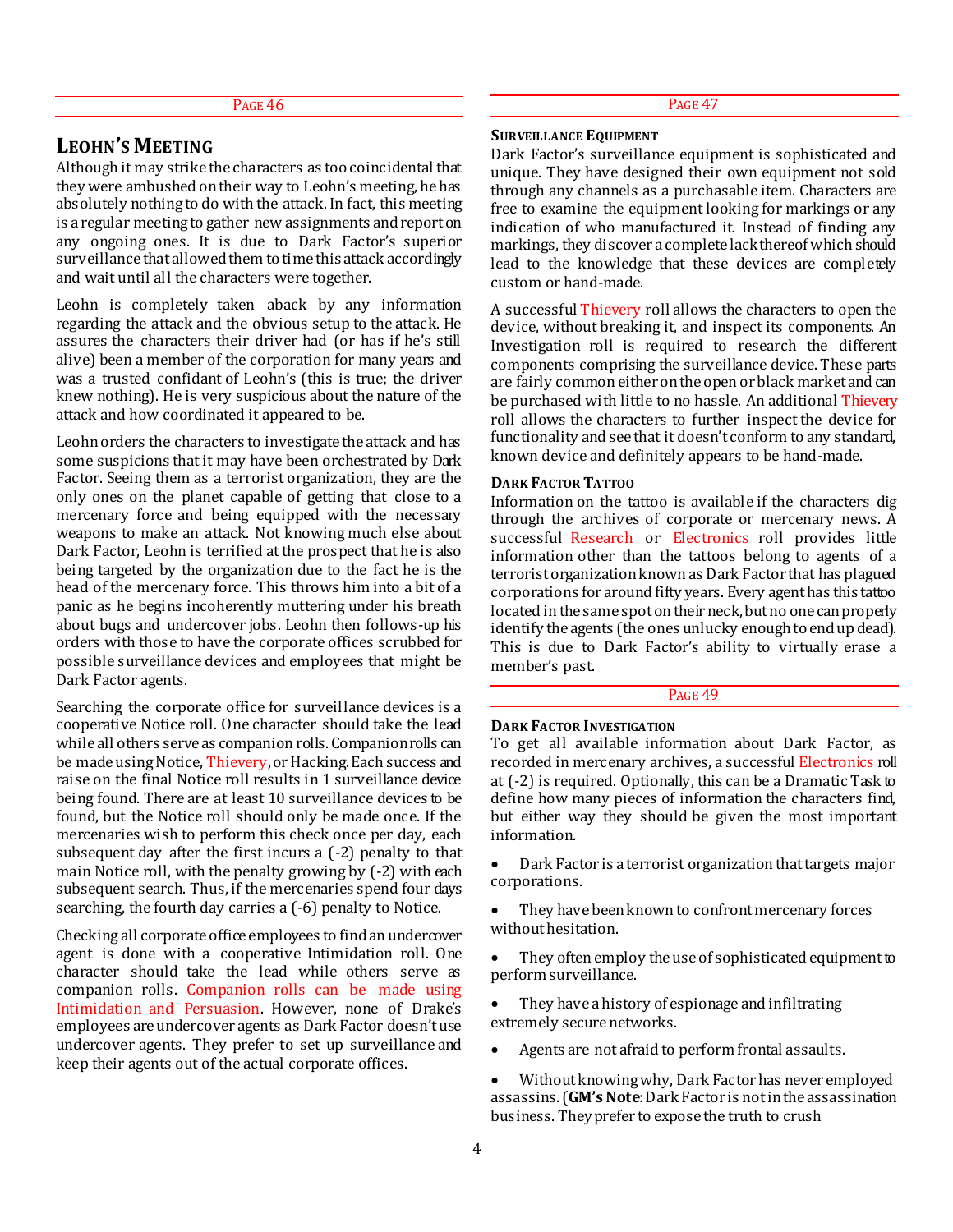corporations, not kill their executives only to have them replaced with another corrupt individual.)

- They are believed to have killed a number of mercenaries whose corporate employers were later exposed for corruption.
- Rumors abound that corporations hire Dark Factor to attack rival mercenary forces. (**GM's Note**: This is completely false. Dark Factor only takes orders from within.)

 Local authorities have failed to locate Dark Factor. All investigations have been handed over to the mercenary forces and later expunged from government records.

 Mercenary forces have never been able to interrogate a Dark Factor agent.

Dark Factor agents are very resourceful and do everything they can to expunge any records concerning their organization. While complete removal of everything is next to impossible, they are able to infiltrate networks with ease to remove the most damning material. Often times they leave bits and pieces behind to add to their mysterious ways and seed panic within corporate executives and foolish mercenaries.

Finding information about Dark Factor should prove difficult, but not impossible. It is imperative the characters know enough to continue their investigation or find creative ways to either discover additional information or attempt their own espionage. Other attempts to locate additional information always incurs a (-2) penalty due to the steps Dark Factor takes to avoid discovery. This may include Intimidation or Persuasion rolls to speak with mercenaries known to have encountered Dark Factor and lived. Another option includes networking to find rumors floating through the underground city. Allow the characters creative ways to discover the information, but make it difficult to embrace how secretive the organization is.

## PAGE 50

## **ESPIONAGE**

Some characters are really good at hacking and have a knack for espionage. Although probably one of the most difficult ways of getting deeper into Dark Factor, it means the characters can remain out of sight, possibly making things a bit safer. Establishing a connection into Dark Factor's network can be done by modifying one of the surveillance or tracking devices. Doing this requires a successful Thievery, Repair, and Hacking roll. These rolls do not need to be made by the same character and can be cooperative. Each roll is done with a penalty of (-2).

The amount of time given to the characters is at the discretion of the GM. However, three failures on any combination of rolls (except the cooperative companion roll) results in the device being damaged and unusable. As long as the characters have additional surveillance or tracking devices, they may repeat the process. At least one success is required using each skill. If successful, they now have limited access to the Dark Factor network via the transmitter in the device they jacked into.

Once this connection is established, the characters may attempt to hack the network and look for additional information. Although this isn't the main network for Dark Factor, the potential to find additional information is there and thus a viable avenue.

Searching Dark Factor's network via this connection requires speed and finesse to avoid detection. This perusal of the network requires a Dramatic Task using Hacking, requiring ten successes on five rolls. This task can be managed cooperatively, but only a single character's Hacking roll counts toward the Dramatic Task. Due to the nature of the task, only cooperative rolls using Hacking or Investigation are allowed. This Dramatic Task can only be performed once. Any failure results in the connection being detected and forever being severed. Optionally, GM's may allow this task to be performed again on another functional device on the following day.

If they succeed, they locate the following information:

 Leohn, Tibbert, and the characters are all targets for Dark Factor's activities.

 They have pictures of the interior of Drake's corporate office. (The view from these pictures can be used to find any unfound surveillance devices.)

- They have records of Leohn and Tibbert's movements along with the limousine that picked up the characters.
- They have pictures of the exteriors of each character's home.
- They have pictures of each character.
- They have pictures of the characters dealing with the Scorpions.

• They have pictures of the characters infiltrating Egress Labs.

It should be made very clear that the characters have been under surveillance, from afar, by Dark Factor for quite some time. They can use the vantage point apparent in the pictures to discern where the surveillance is coming from, or at least the general area of where it's coming from. Additionally, they can use this opportunity to plant any false leads to lure the Dark Factor agents into some type of trap.

Locating the vantage points where the pictures were taken requires a series of Notice, Research, and Persuasion rolls. Any character is allowed to make these rolls, although they should be sprinkled across all participants. Using any combination of those three skills, they must achieve four successes before rolling two failures to locate one of the vantage points. A different vantage point is available for each character, and the task may be performed by each character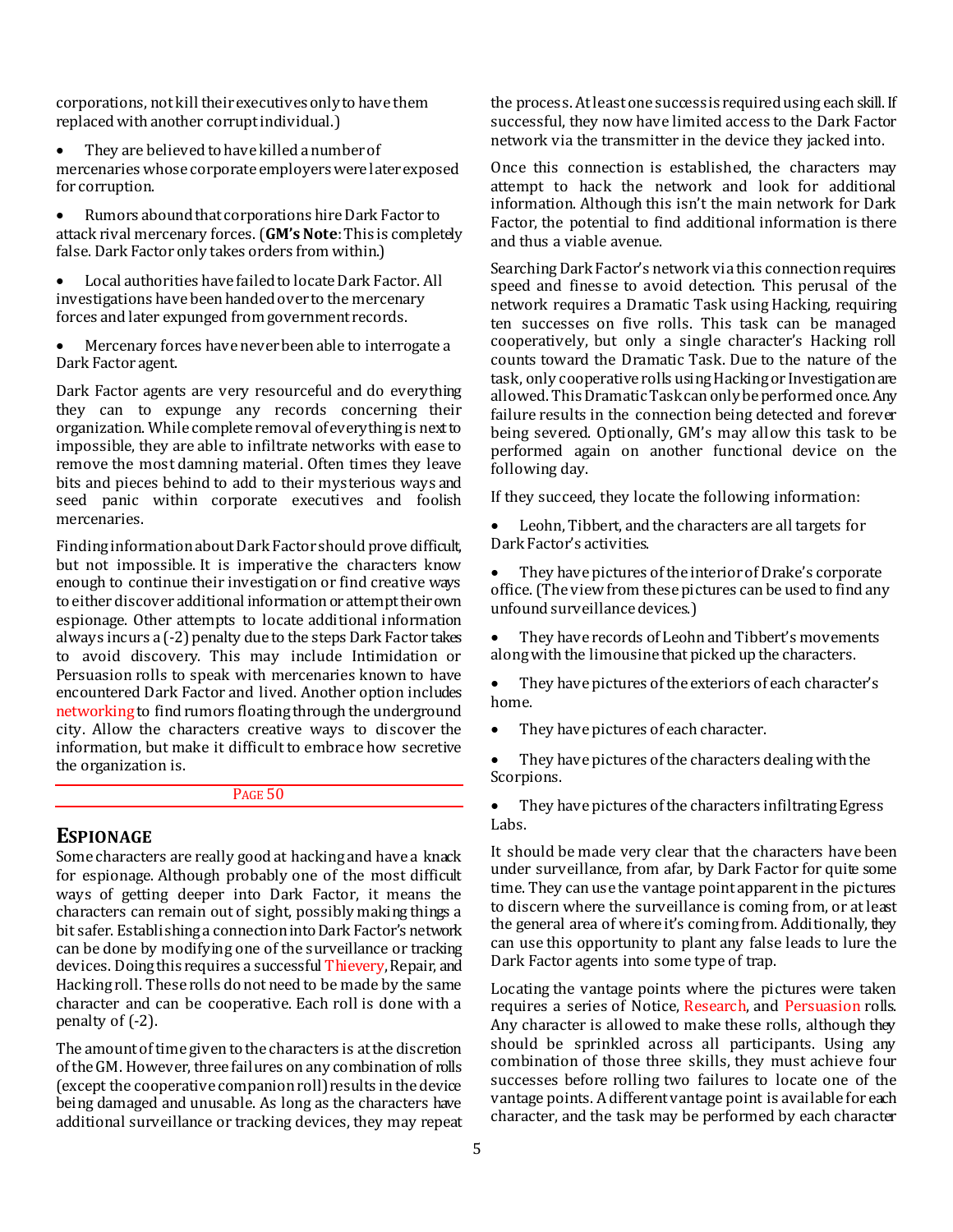or cooperatively, regardless of success or failure. One or more raises provide +1 success to the roll. The time required is mostly irrelevant.

Role-play the activities being performed. For example, a successful Persuasion roll has the characters speaking to someone on the street, showing them a picture, and the individual points them to where that location is. Successful Research rolls have the characters comparing the pictures to those from the city archives to find where those locations are.

#### PAGE 56

## **RECRUITMENT**

Lord Leohn has done an incredible job of creating a public past for the characters' false identities as they get into Gobai with ease and without question. Finding a way into Qatil, however, proves to be a bit more challenging.

Finding a way to be considered for recruitment into Qatil requires a Dramatic Task using Persuasion. The characters are allowed five actions (each action takes one day) and must make five successes within this time. The penalty starts at (- 2) with the beginning of the Dramatic Task, but any failure received increases that penalty by 1 (to a maximum of -4). Each success and Raise counts as +1 successes and a Raise (regardless of how many) decreases the penalty by 1 (to a minimum of 0). Upon completing the Dramatic Task, the characters are brought into contact with Qatil's recruiter, Araimir Xildon. Cooperative rolls are allowed as normal.

PAGE 57

## **ARAIMIR XILDON**

*Araimir Xildon is a ruthless gemini and the current recruiter for Qatil.*

**Attr**: Agility d8, Smarts d8, Spirit d8, Strength d6, Vigor d6 **Charisma**: -2;**Pace**: 6; **Parry**: 6; **Toughness**: 9 (4)

**Skills**: Fighting d8, Intimidation d8, Notice d8 (+2),

Persuasion d8, Piloting d6, Shooting d8, Survival d8, Taunt d8

**Edges**: Alertness, Command, Command Presence, Danger Sense, Extraction, Shock Trooper

## **SORTING**

Qatil has a number of new recruits besides the characters. On the day the characters are requested to return, they find themselves surrounded by a dozen other new recruits, all looking to join Qatil's cause. They spend the first hour being berated by Xildon and ends with an explanation that their first day at camp is to sort the warriors from the 'pansies' (as he calls it, they're actually the group's support network which are vital to their operation). This is done by testing each recruit's capabilities to see where their strengths and weaknesses are.

This sorting activity is done with a series of Dramatic Tasks of which every new recruit is required to perform. Which 'bucket' they're placed in depends on which task they perform

the best. Each character is required to perform the following Dramatic Tasks with each one requiring five successes in six attempts with a (-2) penalty. Cooperative rolls are not allowed but failure simply means the character is weak in that function.

- Fighting
- Shooting
- Research (or Hacking)
- **Stealth**

If a character succeeds at more than one task, they are essentially assigned to special duty (for example, succeeding at Fighting, Shooting, and Stealth means the character will be an assassin). Succeeding at a single task means the character is assigned to simple duty (for example, succeeding at only Research means the character will perform research for the group). If the character fails all the tasks, they are assigned support duty such as carrying equipment during attacks.

## PAGE 60

#### **VUTUNSI DUGGAN**

*This rugged gemini is the current leader of Qatil. A scar across his right cheek, acquired during a raid on a corporate facility, is a constant reminder of his devotion to the organization.* **Attr**: Agility d8, Smarts d6, Spirit d10, Strength d6, Vigor d8 **Charisma**: +2;**Pace**: 6; **Parry**: 6; **Toughness**: 10 (4)

**Skills**: Fighting d8, Intimidation d10, Notice d8, Persuasion d10, Shooting d8, Stealth d4, Streetwise d6, Survival d8, Tracking d6

**Edges**: Charismatic, Combat Reflexes, Command, Command Presence, Danger Sense, Elan, Fervor, First Strike, Inspire

PAGE<sub>63</sub>

## **OBJECTIVE ROLES**

While attempting to complete this objective, each character is designated a vital role. During the planning stages, players must choose what role their character will fill during the course of achieving the objective. When the action begins, characters will then make rolls according to the role they've chosen to determine if the mission is successful. Each character should assume a different role, although doublingup for making cooperative rolls is allowed for all roles other than infiltration. The roles are as follows:

 **Distraction**: The distraction role places the character within the president's estate, mingling with the other guests and making sure none of them get too curious about any activities that are going on. This role requires a character with strength in socializing (Persuasion or Streetwise).

 **Extraction**: The extraction role places the character near the infiltrator, serving as protection if the infiltrator is discovered by the guards. This role requires a character with strength in combat (Fighting or Shooting).

 **Infiltration**: The infiltration role places the character in the president's room where the intelligence is being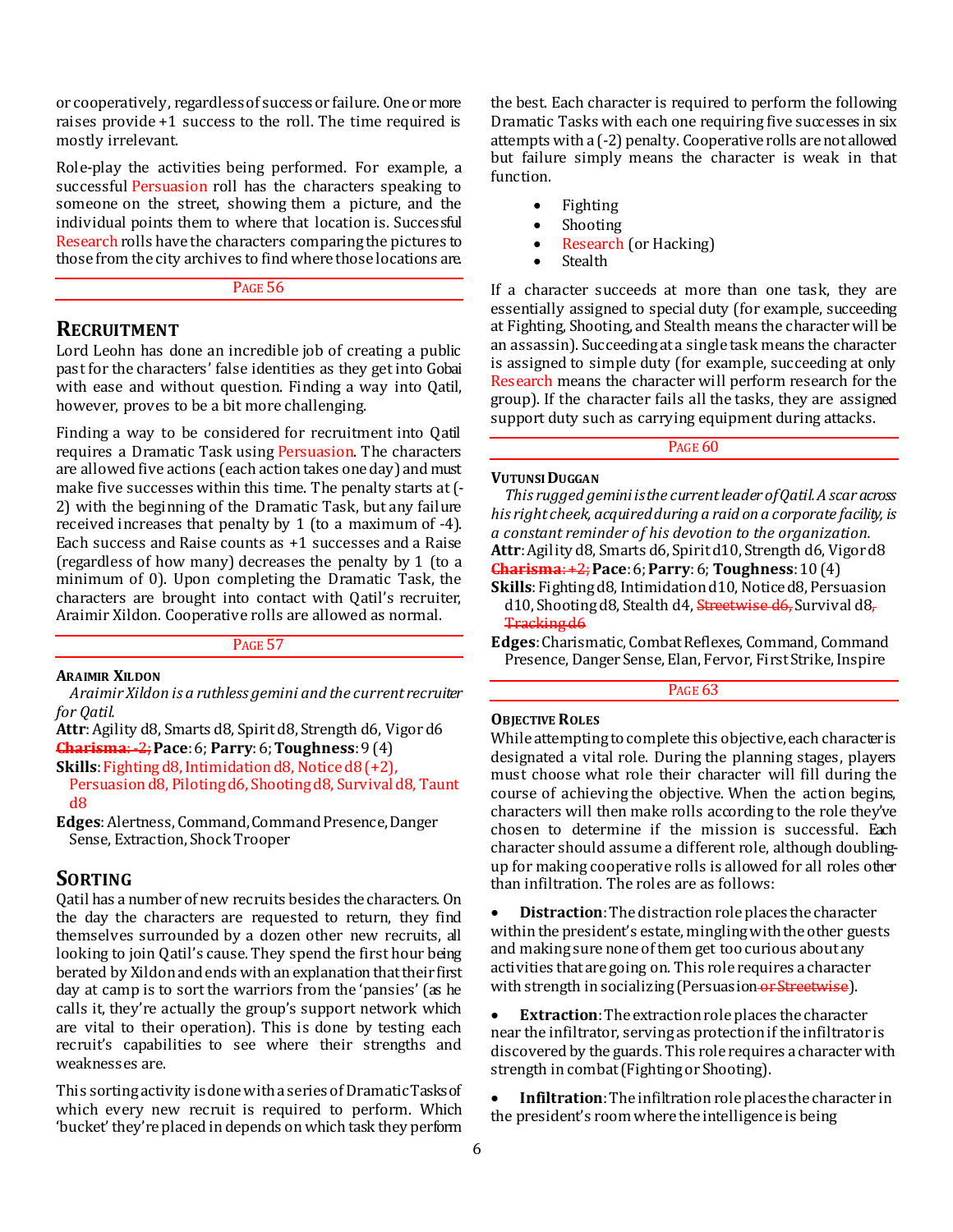gathered and fed back to the other characters. This role requires a character with strength in Stealth.

 **Observation**: The observation role places the character away from the action, monitoring traffic across the airwaves and computer networks. This role requires a character with strength in Electronics.

 **Surveillance**: The surveillance role places the character away from the action, monitoring the live feed from the president's security system. This role requires a character with strength in Notice.

 **Translation**: The translation role places the character away from the action, translating the information received from the infiltrator. This includes translating from other Alliance languages, decrypting encoded messages, or locating vital information. This role requires a character with strength in computers (Knowledge (Computers), Research or Hacking).

#### PAGE 64

## **ROUND 1**

**Infiltrator**: The infiltrator character must succeed on a Stealth roll to enter the mansion undetected. Failure increases the Threat Level by 1.

**Extraction**: The extraction character must succeed on a Stealth roll to enter the mansion undetected and position himself to provide back-up if the infiltrator needs it. Failure means it takes him 1 additional round to assist the infiltrator should combat break out.

**Surveillance**: The surveillance character must succeed on a Notice roll. Although he doesn't see anything, a success grants him a  $+1$  to future Notice rolls for this task. Failure has no additional side-effects.

**Distraction**: The distraction character must succeed on a Persuasion or Streetwise roll if the infiltrator character failed. If he succeeds, the Threat Level decreases by 1. Failure has no additional side-effects.

**Observation**: The observation character must succeed on an Electronics roll. On a success, he's able to gather that a lot of important people, with a lot of guards, are at J'Sepp's mansion.

#### **ROUND 2**

**Infiltrator**: The infiltrator character must succeed on a Stealth roll to traverse the hallway. Failure increases the Threat Level by 1.

**Extraction**: The extraction character has no rolls needed at this time, unless he decides to move. If he does, a Stealth roll is required. Failure means it takes him 1 additional round (cumulative with the first, when applicable) to assist the infiltrator should combat break out.

**Surveillance**: The surveillance character must succeed on a Notice roll. If the Threat Level has reached 2, he sees the guards looking around. Otherwise, he sees nothing. Failure has no additional side-effects.

**Distraction**: The distraction character must succeed on a Persuasion roll if the Threat Level has reached 2, or a Persuasion or Streetwise roll if the Threat Level is 0 or 1. If he succeeds, the Threat Level decreases by 1. Failure has no additional side-effects.

**Observation**: The observation character must succeed on a Electronics roll. If the Threat Level is 2, he sees chatter that the guards look on edge. Otherwise, he sees nothing else of importance. Failure has no additional side-effects.

#### PAGE<sub>65</sub>

#### **ROUND 3**

**Infiltrator**: The infiltrator character must succeed on a Stealth roll to enter the president's office. Failure increases the Threat Level by 1.

**Extraction**: If the extraction character chooses not to move, no roll is necessary, but it takes him 1 additional round (cumulative with the others, when applicable) to assist the infiltrator should combat break out. If he chooses to move, he must succeed on a Stealth roll. Failure increases the Threat Level by 1.

**Surveillance**: The surveillance character must succeed on a Notice roll. If the Threat Level has reached 3 or more, he sees the guards beginning to move. Otherwise, see above. If he fails, he doesn't notice anything out of the ordinary.

**Distraction**: If the Threat Level has reached 3 or more, the distraction character must succeed on a Persuasion or Intimidation roll. If he succeeds, he's thrown out of the party, but the Threat Level drops to 1.

**Observation**: The observation character must succeed on an Electronics roll. If the Threat Level has reached 3 or more, he sees chatter about the guards moving about the party guests. Otherwise see above. If he fails, he doesn't find anything out of the ordinary.

## **ROUND 4**

**Infiltrator**: The infiltrator character must succeed on a Stealth roll to search the office without being heard. Failure increases the Threat Level by 1.

**Extraction**: The extraction character has no rolls needed at this time.

**Surveillance**: The surveillance character must succeed on a Notice roll. If the Threat Level has reached 5, he sees the guards walking down the hallway, toward the direction of the infiltrator. Otherwise see above. If he fails, he doesn't notice anything out of the ordinary. (The guards need 3 rounds to reach the infiltrator.)

**Distraction**: If the distraction character is still at the party, see above for what he's able to do.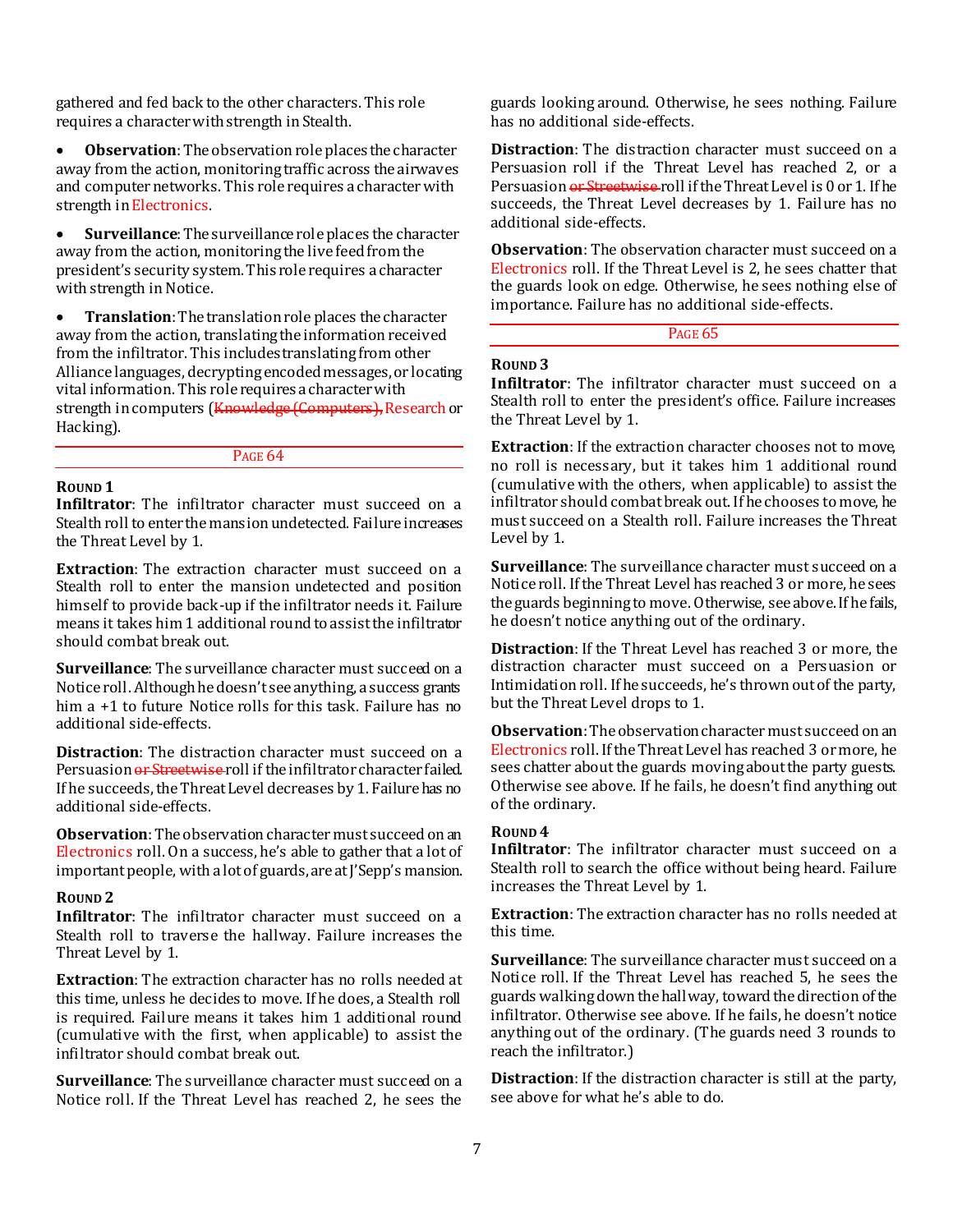**Observation**: The observation character must succeed on an Electronics roll. If the Threat Level has reached 5, he sees chatter about a few guards leaving down a hallway. Otherwise see above. If he fails, he doesn't find anything out of the ordinary.

|--|

## **ROUND 5**

**Infiltrator**: The infiltrator character must succeed on a Stealth roll to begin gathering intelligence without being heard. Failure increases the Threat Level by 1, although it can't increase above 5. Gathering intelligence is a matter of using a special, handheld scanning device that relays the information back to the translation character's computer.

**Extraction**: If the extraction character is told the guards are on the move, he can try to create a distraction elsewhere in the mansion to keep the guards' attention away from the infiltrator. This doesn't require any rolls, but it does require him to move, increasing the time required to reach the infiltrator by 1 round.

**Surveillance**: See above for what the surveillance character can do.

**Distraction**: If the distraction character is still at the party, see above for what he's able to do.

**Observation**: If the guards are on the move, the observation character must succeed on an Electronics roll at (-4) to create his own chatter about a disturbance outside. If successful, the guards stop to contemplate investigation, increasing the time required to reach the infiltrator by 1 round.

#### PAGE<sub>68</sub>

## **NAVIGATING THE NETWORK**

After the characters have hacked into Losal's network, they can easily navigate it to search various documents regarding the underground complex. This Dramatic Task is performed using Research. Failure means they found nothing before the line is lost. They can attempt this task again, but they will have to once again hack the network before being able to navigate through it.

#### PAGE 69

## **EXTRACTING THE DATA**

Once the characters have located documents or other data regarding the underground complex, they must extract it to decipher the layout of the complex and where the desired documents and recorded data are located in the complex. This Dramatic Task is performed using Research or a related Knowledge skill. Failure means infiltrating the underground complex and moving throughout it incur an additional (-1) penalty to all rolls.

## **FINDING THE UNDERGROUND COMPLEX**

With a plan in place, the characters must find the underground complex. This Dramatic Task is performed using Research, Persuasion, or Notice depending on what route the characters take. Failure means they are unable to locate the complex and must go back to **Hacking the Network** to get better data.

## PAGE 73

#### **PERFORMING A TASK**

Each character performs their own task. If the equipment necessary to perform that task is not listed within the *Mercenary's Handbook*, create it so that the character can continue with that task as if they already had that new piece of equipment available.

Here is a list of possible tasks and an associated skill.

 **Intercepting telephone calls**: Phone calls are all wireless and the right equipment can listen to those telephone calls when they happen. This can be done using Hacking.

**Download text messages:** Handheld devices are secure, but still open to invasion. Because they connect through a large wireless network, they can be reached through bugs in that network. This can be done using Hacking or Thievery.

 **Eavesdropping on conversations**:A character could walk throughout the crowds of people, listening to their conversations and knowing which ones to record. This can be done using Stealth or Persuasion.

 **Recording conversations from afar**:Long-distance listening devices are available, as long as a character knows how to properly use it and which conversations are of interest. This can be done using Notice.

 **Pickpocket**:Particularly devious characters may walk through the crowds lifting wallets from pockets to steal something from inside. This can be done using Stealth.

 **Socialite**:Charismatic characters may simply wish to involve themselves in conversations, hoping bits of information slip out. This can be done using Persuasion-or Streetwise.

PAGE 79

#### **PROTESTOR**

**Attr**: Agility d4, Smarts d6, Spirit d6, Strength d4, Vigor d4 **Pace**: 6; **Parry**: 4; **Toughness**: 4 **Skills**:Athletics d4, Fighting d4, Notice d4 **Armor**: None

PAGE 82

**REBEL,ASSAULT**

**Attr**: Agility d8, Smarts d6, Spirit d8, Strength d8, Vigor d8 **Pace**: 6; **Parry**: 7; **Toughness**: 10 (4)

**Skills**: Athletics d8, Fighting d10, Notice d8, Shooting d10 **Armor**:Tactical suit (All +4; helmet 50% versus called head shot)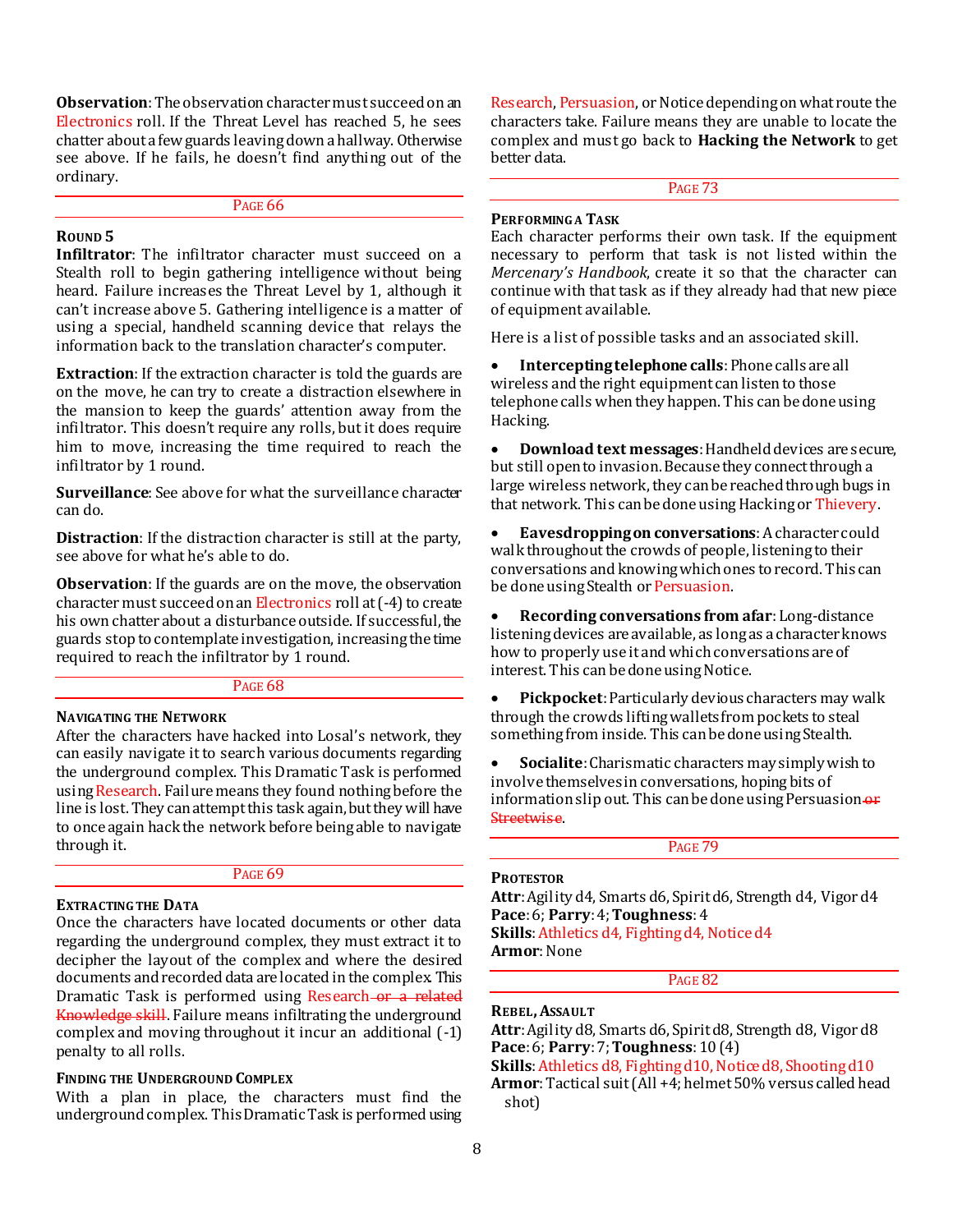**REBEL, EXPLOSIVES**

**Attr**: Agility d10, Smarts d6, Spirit d6, Strength d8, Vigor d8 **Pace**: 6; **Parry**: 6; **Toughness**: 10 (4)

Skills: Athletics d10, Fighting d8, Notice d10, Repair d10, Shooting d8

**Armor**:Tactical suit (All +4; helmet 50% versus called head shot)

PAGE 83

## **REBEL, SUPPORT**

**Attr**:Agility d8, Smarts d6, Spirit d8, Strength d10, Vigor d10 **Pace**: 6; **Parry**: 6; **Toughness**: 11 (4)

**Skills**: Athletics d6, Fighting d8, Notice d10, Shooting d12

**Armor**:Tactical suit (All +4; helmet 50% versus called head shot)

PAGE 86

## **SET UP**

Before Lord Leohn arrives, the characters need to establish a safety zone free from explosives, traps, and possible locations for assassination. Due to the reclusive nature of the island, guns are a rarity. Instead of finding a shoot-out, the characters need to use their investigative skills to locate all potential threats. Due to the delicate nature of affairs throughout the world and the calm nature of those in Miragas, all non-combat skill rolls incur a (-2) penalty (not cumulative if choosing to perform a Dramatic Task). This is due to how careful the characters have to be to avoid upsetting the population.

The characters have three days to perform their investigation before Lord Leohn arrives. Each task they perform requires 1/2 day, and thus six tasks are possible. The characters must succeed at five out of six tasks to prevent further complications upon Lord Leohn's arrival.

The available tasks should be customized according to what skills the characters possess. Each one should be fairly dramatic and can be combat or non-combat oriented. However, each one must have a defined purpose for the sake of keeping Lord Leohn save. The five out of six requirement simply means the characters found all possible attempts to thwart Lord Leohn's efforts. If five are not met, then Lord Leohn is met with complications when he arrives. This may include an assassination attempt or even kidnapping. The complication is at the GM's discretion, but use the Rebel stats from page 13. Here is a list of possible tasks to be performed:

**Bomb Squad**: The characters may use Repair or some equivalent skill to search the city-state for bombs or any type of explosive device planted to thwart Lord Leohn's campaign efforts. This can be done as a Dramatic Task or combat if the characters catch the individual planting the explosives. This can be used in conjunction with information gathering, such as Investigation or Streetwise, leading the characters to the location(s) of the bomb.

 **Communication Scrub**: It's feasible that someone could have installed intercepting devices throughout the island to

retrieve messages from Lord Leohn's (or his administrations') handheld device. This could be a Dramatic Task using Thievery or Hacking from an electronics viewpoint or using Research or Notice as the characters search the island looking for mounted devices that don't belong or people with technology that could intercept phone calls.

 **Frontal Assault**:A group of rebels could have acquired an abandoned warehouse down by the docks and are storing equipment to make a frontal assault against Lord Leohn's guards (i.e. the characters). Information gathering could lead the characters to the warehouse where they storm the door and dispose of those inside.

**Follow the Trail:** For particularly sloppy rebels, they may be wandering the streets, quite obviously, completely oblivious to the fact that the characters are there ahead of Lord Leohn's arrival. The characters could follow them, using a Dramatic Task with Tracking or a car chase, and apprehend the rebels before a fight breaks out.

 **Undercover**:The characters may choose a Stealth route and go undercover to infiltrate a group of rebels or lure them out into the open. Using a bit of subterfuge, the characters are able to locate the rebels and arrest them before any further action can be taken (such as planting explosives).

 **Abandoned Buildings**:Every city-state on Dansk has at least one abandoned building, if not dozens. These buildings make optimal places for snipers or rebels planning something big. The characters could use Research or Persuasion as a Dramatic Task to find these abandoned buildings and board them up before the rebels can use them.

PAGE 88

## **SET UP**

The characters arrive three days before Lord Leohn and have already been "volunteered" to help President Keueitt win back his military compound. The group of rebels within this compound is the only thing that stands in the way of keeping Lord Leohn safe for his campaign stop.

Mechanically, this is a Mass Battle. From a flavor standpoint, the characters have been recruited to aid in military tactics to lead whatever force Keueitt has left against the much larger force holding the military compound. If none of the characters have Battle, Keueitt offers his best commander to lead the battle, seeking tactical advice from the characters.

Fifteen of the original guerilla warriors joined the rebels. However, the rebel force is significantly larger, and the total number of soldiers at the compound now numbers 100. Including the characters, Keueitt is able to field a force of 40. Here's the Mass Battle set-up:

 Keueitt's force has a minor terrain advantage. This is due to the cover provided by the trees and the large clearing the military compound resides in. The rebels thus incur a (-2) penalty due to terrain.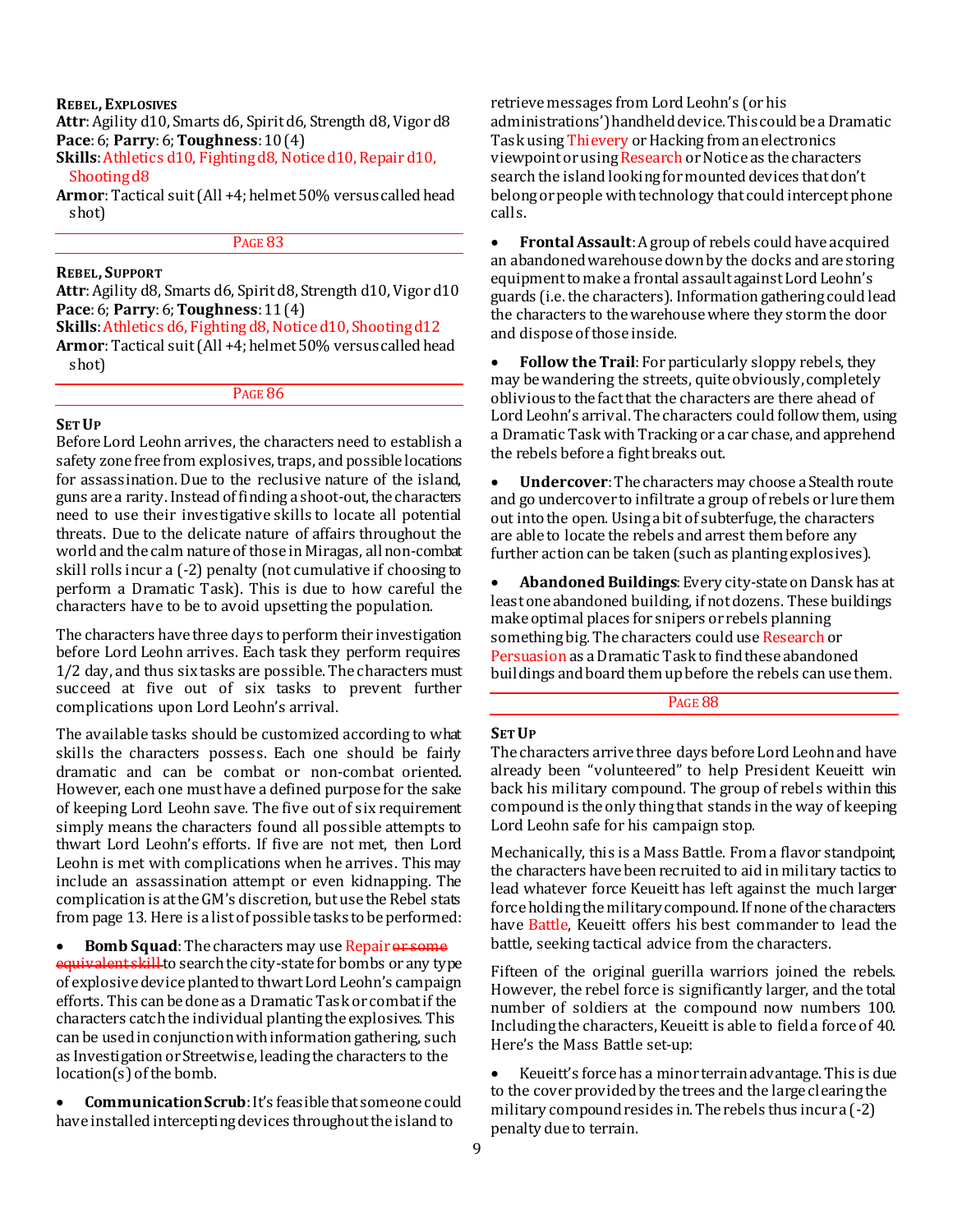Unless the characters provide it, neither side has artillery or air support. However, the characters can requisition this before combat begins.

 For each tactical plan the characters come up with, they receive a +1 bonus to the Battle roll until Keueitt's force is reduced by 50%. After that, the bonus is halved, rounded down.

#### PAGE 89

## **REBEL COMMANDER**

**Attr**: Agility d8, Smarts d6, Spirit d8, Strength d6, Vigor d6 **Pace**: 6; **Parry**: 6; **Toughness**: 9 (4)

Skills: Battle d6, Fighting d8, Notice d8, Shooting d8, Taunt d6

**Edges**:Command, Fervor

## **L'NEL GUERRILLA COMMANDER**

**Attr**: Agility d10, Smarts d8, Spirit d10, Strength d6, Vigor d8 **Pace**: 6; **Parry**: 7; **Toughness**: 10 (4)

Skills: Battle d8, Fighting d10, Intimidation d12, Notice d8, Shooting d10, Taunt d10

**Edges**:Command, Command Presence, Hold the Line!, Natural Leader

### PAGE 90

#### **SET UP**

Three days before Lord Leohn arrives, the characters have a mighty task on their hands. There are numerous rebel organizations to quell in Ethium, and the mental state of the population is currently very volatile. If someone says the wrong thing, riots will most likely break out, leading to another burst of violence.

Because the characters are so incredibly outnumbered by rebels in Ethium, they are walking an extremely fine line and must use diplomacy to secure an area for Lord Leohn's rally. This diplomacy could come in many forms, and mechanically this stop is much like the first.

The characters must perform various tasks to convince the population to put down their weapons and listen to what Lord Leohn has to say. Each task they perform requires 1/2 day, and thus six tasks are possible. The characters must succeed at five out of six tasks to prevent the rebels from once again rioting in the streets each day Lord Leohn speaks to the public.

The available tasks must be diplomatic in nature and should match what skills the characters possess, possibly the incorporation of their Edges, and whatever creative means the players can come up with. Each task is performed as a Dramatic Task with the standard (-2) penalty using an appropriate skill and creating an outcome that would favor Lord Leohn's campaign rally. Here is a list of possible tasks to be performed:

**Advertising**: The characters may use **Research** to create an advertising campaign that can run for the three days leading up to and running during Lord Leohn's political rally.

These advertisements should provide hope for the population and show Lord Leohn as a type of savior for all citizens of Dansk.

 **Inspect the City**: The characters may use Notice to travel throughout Ethium to get a feeling for what the city is like and what truly needs to be addressed. This can be translated into important aspects of Lord Leohn's speech that in turn speaks "to the heart" of the citizens. This way, Lord Leohn has an idea of what Ethium needs from the government. An example could be discovering that a central railroad station is in desperate need of repair and updating to provide ample transportation to a large portion of the city's inhabitants.

 **Hit the Streets**: The characters can use Persuasion to speak with the citizens and find out what their concerns are. This can then be relayed to Lord Leohn who can incorporate it into his speech and touch on subjects that are most important to the citizens of Ethium. Maybe the citizens are most concerned with government-funded health care.

 **Miniature Rallies**:The characters can use Persuasion to do their own miniature rallies where they build trust between the citizens and Lord Leohn. This allows the citizens to open their minds to what Lord Leohn has to say. This can also be used in conjunction with other tasks to reiterate what the citizens truly want from a new planetary governor.

 **Eavesdropping**:Although not exactly diplomatic, eavesdropping using Notice or Stealth is non-confrontational and can be done to overhear conversations regarding the government. Maybe the characters learn more about the rebels and their motivations, or maybe they learn why so many citizens are quick to join the rebellion instead of siding with the planetary governor. Lord Leohn can use this to put their minds at ease.

 **Media Outlets**:The characters can use Research or Hacking to peruse the various media outlets to determine what headlines appear and what subjects are discussed the most often. This can be translated into understanding the citizens' concerns and what worries them the most.

PAGE 93

#### **SET UP**

The characters need to sweep the rally perimeters to find explosives hidden throughout. There are five land mines and the characters are allowed ten Notice rolls at (-4) to find them (they are hidden quite well). Group rolls are allowed, although only the lead character's Notice roll counts toward the ten. If a character has Repair, they may use that instead.

## PAGE 100

**DARK FACTOR ASSASSIN Attr**: Agility d10, Smarts d8, Spirit d8, Strength d6, Vigor d8 **Pace**: 6; **Parry**: 6; **Toughness**: 10 (4)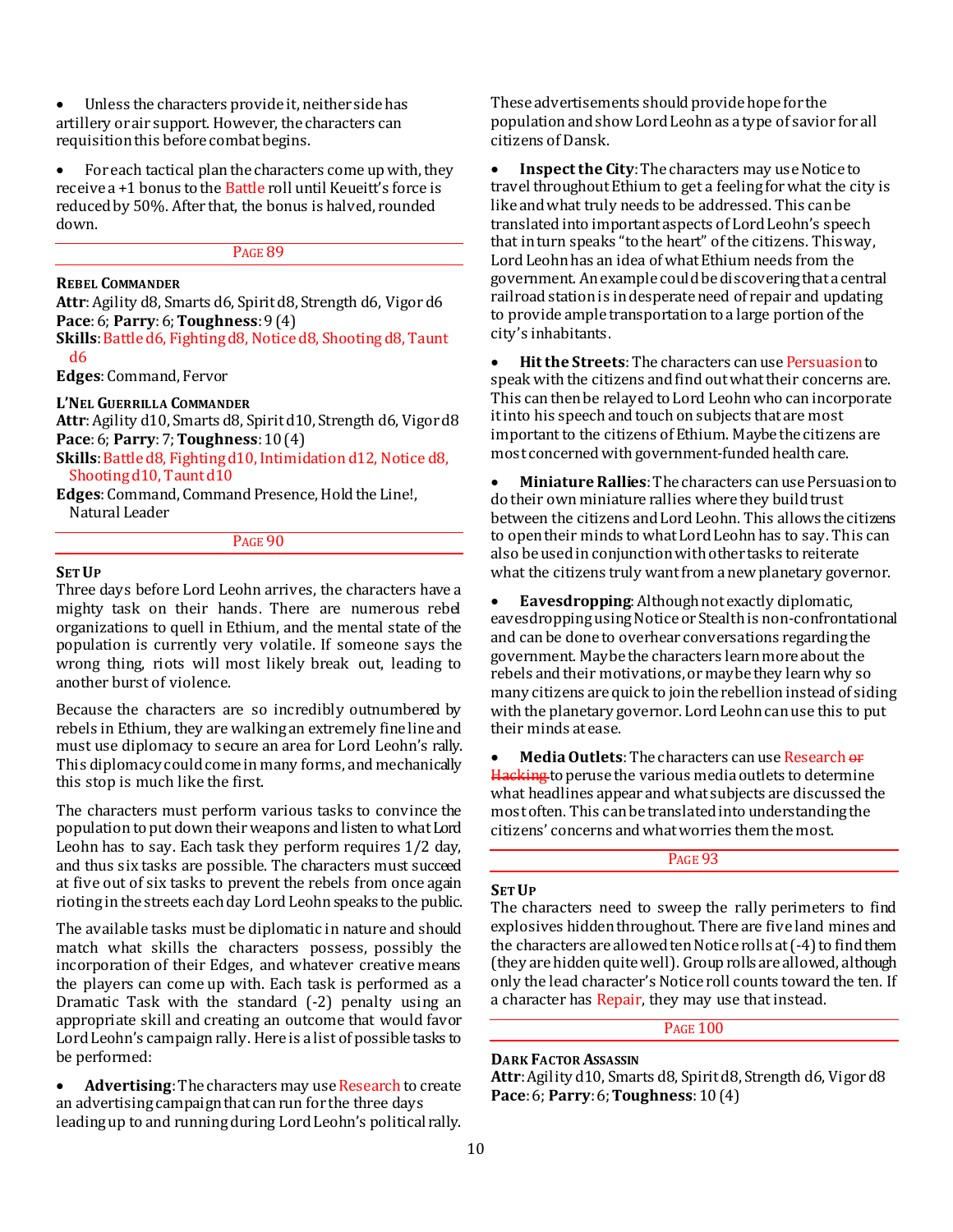Skills: Athletics d8, Fighting d8, Intimidation d8, Notice d10, Shooting d10, Stealth d8, Taunt d6

**Edges**:Alertness, Assassin, Level Headed, Marksman, Steady **Hands** 

## **PAGE 112**

#### **THEODORE WORSHU**

*Theodore Worshu is a former military officer who became greedy as an executive.*

**Attr**: Agility d8, Smarts d10, Spirit d8, Strength d8, Vigor d8 **Pace**: 6; **Parry**: 7; **Toughness**: 8 (2)

**Skills**: Athletics d8, Fighting d10, Notice d8, Persuasion d8, Shooting d10, Stealth d10, Taunt d8

**Edges**: Command, Command Presence, Fervor

PAGE 117

## **GEOGRAPHY**

ATP 0125 is dominated by a large landmass in the northern hemisphere with periodic islands nearby. The southern hemisphere contains very little land, but underwater volcanic activity is slowly forming islands dotting the large ocean. The most prominent feature of the planet is the color of the water. As the characters draw near, they see a planet-spanning ocean colored green in the southern hemisphere, giving way to a pinkish-hue as it draws nearer any land. The shoreline along the large landmass is mostly pink with a hint of green.

As they enter the planet's atmosphere, the ship's scanner detects breathable air and an average gravity. The atmosphere is thick enough to hold in all necessary gases and a magnetic field repels the harmful rays from the local star. So far, the planet appears inhabitable. Additionally, no signs of defensive measures are attacking the ship, nor have any escorts appeared in the sky. Birds can be seen flying about, but none of them are so large as to be a concern.

Exploring a new planet entails standard Alliance requirements, of which the characters are made aware of before landing:

- Define the gases within the atmosphere. (This is usually done automatically by the ship's computer as they land.)
- Define the composition of major water sources.
- Establish a generalization of the geology.
- Document a sample of the local flora and fauna.
- Search for indigenous species.
- Scout for resources or areas good for agriculture.
- Provide any additional notes relating to possible exports.

The order in which the characters perform these activities is not important as long as they do them all. However, the ship they travel in analyzes the atmospheric gases as they enter the planet's atmosphere. While the characters can make discoveries in any order, the information is listed in the order of the preceding list. How the characters proceed will be mostly up to them and where they are located. For instance, if they land near the water, they will probably investigate the

massive ocean first. However, if they decide to travel inland and explore the region, allow them to come back to the ocean. If they leave without covering all Alliance requirements, they will not receive payment and their efforts will be wasted (although the Alliancewill use that information and finish the exploration themselves). Remind them of this before leaving the planet if they haven't finished the mission.

Once the characters land and take off their helmets, they realize the air is very warm and extremely humid. It's breathable, and the characters don't incur any penalties, but xeno species susceptible to the effects of heat may find it unbearable.

ATP 0125 is a timed mission. For simplicity's sake, the characters have 16 hours to complete this mission. Each **Tracking or** Survival roll uses thirty minutes of traveling exploring, and surveying. Group Rolls only count as one roll, but each character's Tracking or Survival roll counts as one 30-minute block. A Raise counts as two successes and only consumes a single 30-minute block (regardless of how many Raises were achieved). Thus, the characters can make a total of 32 rolls before having to return to the spaceship. This is due to the fuel capacity of the ATVs and the amount of time allotted by Lord Leohn.

**PAGE 118** 

#### **WATER**

Unless the characters explicitly state they land the spaceship on the shoreline, the best places to land are near the coast. Reaching the large ocean requires one successful Tracking or Survival roll. (Remember, each roll consumes 30 minutes of the 16-hour total. The characters may make as many as necessary, but keep track of how much time is spent before achieving the required number of successes.)

The water appears harmless, although its bed is filled with a reddish moss. As the moss grows farther away from the coastline, its hue changes from red to green (from the sky, the hue is altered by the water). This is caused by the amount of sunlight the moss receives. Those in shallower water turn from green to red as they receive more sunlight piercing the water. Where the sunlight barely makes it to the seabed, the moss is completely green.

This moss is caused by the high volcanic activity throughout the ocean. Additionally, the volcanoes heat the ocean to a fairly high temperature, causing the air to be quite warm and humid. This keeps snow from developing anywhere on the planet as the ocean is so vast and a fairly uniform temperature. However, the water is also toxic.

Any character that tastes the water must immediately make a Vigor roll or gain one level of Fatigue due to the toxins in the water. If any character fully submerses themselves in the water (as in swimming), the Vigor roll is made at (-2) as the toxins surround the body. If any character fully drinks the water, the Vigor roll is made at (-4). If, for some reason, the character doesn't learn the first time and makes the mistake a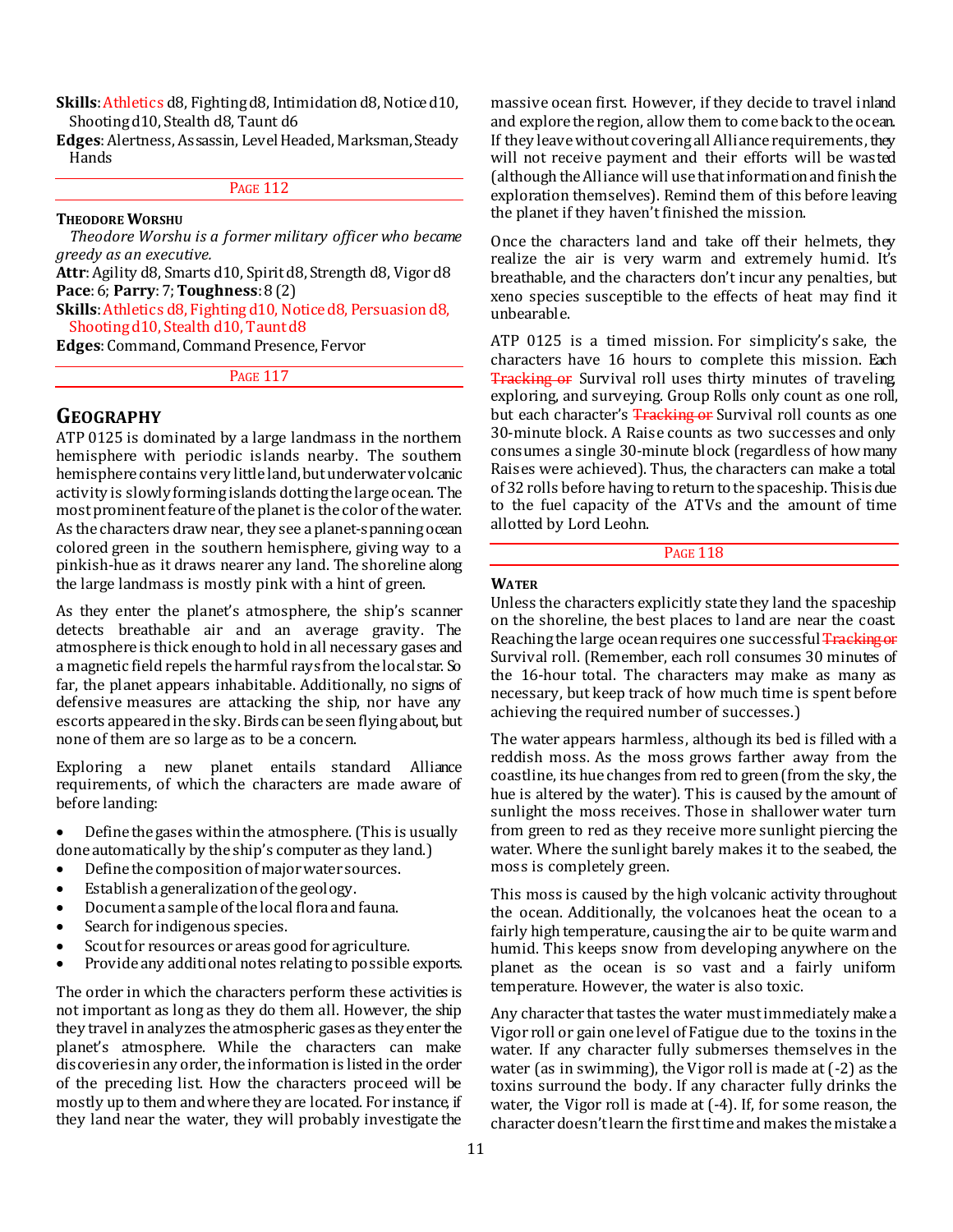second time, they gain two levels of Fatigue. This Fatigue remains for 1d6+3 days and is akin to having influenza.

Any characters familiar with detecting poisons, testing water, or discerning a planet's composition may make a Common Knowledge or Science roll to determine the water is toxic. Those without this familiarization may make a Science roll at (-2). A subsequent roll at (-2) allows the character to discern that the toxins could probably be filtered to make the water drinkable.

#### **GEOLOGY**

Either from their landing spot or the coast, the characters need to succeed on five Tracking or Survival rolls to survey the general geology of the planet.

**PAGE 119** 

#### **FLORA AND FAUNA**

Along the coastline and further inland, the characters can survey the indigenous flora and fauna. This requires five successful Tracking or Survival rolls. If a character attempts to use Shooting to hunt an indigenous creature, they are allowed to do so, but the time spent hunting increases the success requirement from five to six. (Basically, one 30 minute block is consumed hunting.)

ATP 0125's flora and fauna are fairly common for a landmass of this type. There are insects, insectivores, herbivores, and carnivores. There doesn't appear to be any piscivores, but that's only because they are so rare. The fish in the toxic ocean are toxic to most creatures and only a couple rare species of animals can tolerate those fish toxins. If the characters investigate the fish, they will quickly find that the scales of the fish cause exposed skin touching it to become irritated. No Vigor rolls are needed unless the character eats the fish. Then, and only then, a Vigor is required at (-2) or gain one level of Fatigue. This Fatigue lasts for 1d4+2 days and is akin to having the stomach flu.

If the characters do hunt one of the animals, most likely an observed herbivore, they find succulent meat that is quite hardy and healthy. This can be done after the required five Tracking or Survival rolls without affecting the time consumed. A standard Shooting roll allows the character to take down one of these animals.

Creatures can simply be observed to detect their natural habits and possibly spot their habitats; discerning whether plants are poisonous or not is a little more difficult. Characters with Science familiarization in herbalism or botany can make a roll to distinguish poisonous plants from those that aren't. Additionally, Notice rolls can be made to watch the herbivores to find what plants they prefer to eat. Either way, the characters find that poisonous plants are rare, although the occasional carnivorous plant can be found (and probably avoided).

PAGE 120

#### **INDIGENOUS SPECIES**

Finding the indigenous species is the most difficult task the characters face. They are being watched and the local inhabitants are making all efforts to avoid them. They need to succeed on ten Tracking or Survival rolls to find a group of inhabitants or their village. However, once they do, the characters will be pleased to find a timid, but intelligent, species.

## **RESOURCES AND AGRICULTURE**

During the course of their exploration, the characters are probably making mental, or even physical, notes about the planet's resources and possible agriculture. They need to succeed on five Tracking or Survival rolls to finish their investigation, test the soil, and assemble any notes they've taken.

#### **POSSIBLE EXPORTS**

The characters can't really discern what the possible exports are, but their spaceship is equipped with a computer system to do the analysis. This requires the characters to collect additional samples, make notations about additional observations, and follow-up on any possible input the computer system needs (such as a sample of the underwater moss). This requires four successful Tracking or Survival rolls to finish and should be done at the end of the full exploration and survey (as the characters are getting ready to wrap-up the mission). The computer system comes up with the following list of possible exports: fruit, moss (for possible medicinal purposes), water (after filtering), obsidian, iron (from flecks found in the soil), and lumber.

**PAGE 121** 

## **FIRST LANDING**

Tholgar has a single spaceport on the surface of the water. A large elevator brings the mercenaries to the main atrium where visitors are required to register.

Life underwater is truly exotic, especially with the facilities the golgesh are able to build. The sunlight above turns into a faint glow piercing the clear water as the characters travel down the elevator. Under the water, Tholgar is filled with pleasant lighting and amenities for visitors' and residents' comfort. There are many pools fed from the ocean waters. As the water can get frigid, they are heated, creating a tropical ambiance like that of a coastal paradise.

The upper level of every facility is equipped with a large glass dome to view the underwater world. Creatures and plant-life of all types can be seen through these windows, including the enormous whulnor, an oddly gentle oceanic creature that exceeds the size of a single facility.

After a lengthy wait, the characters are escorted to a room to speak with Raf Kuldra, the Tholgar Ministry's head official. Raf attempts all types of pleasantries to avoid upsetting his new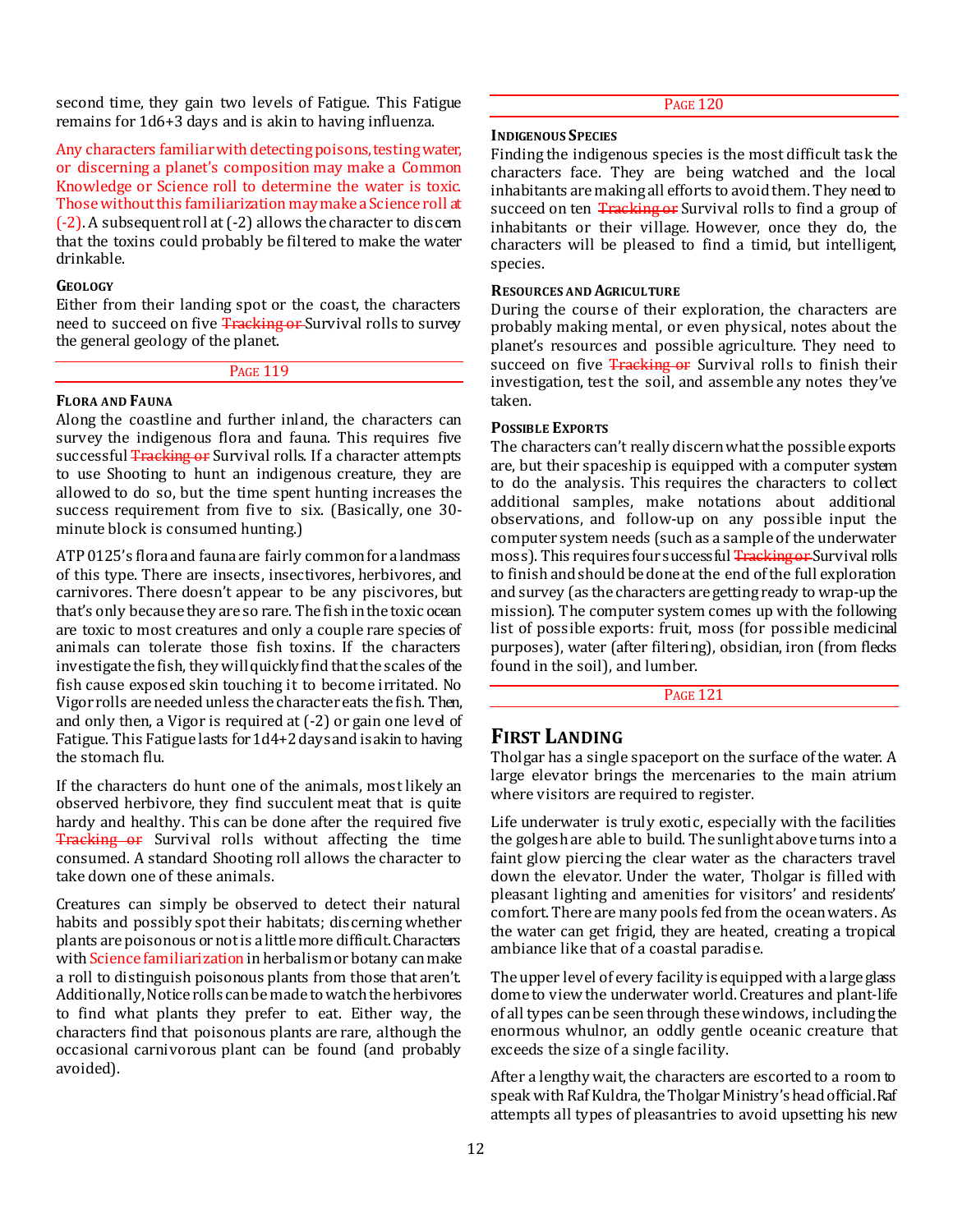guests and offers each one a chair across from his desk. He has little desire for further idle chatter and immediately begins business discussions.

Raf is aware that the characters are there to secure permission to begin mining one of the planet's islands. However, he does not think it's a good idea and tries to convince the team that life under the water is the preferred locale. Raf has a Persuasion of d6 and the characters should attempt to persuade him to their cause. This is a Dramatic Task requiring 3 successes within 5 rounds (assuming none of the characters have a very high Persuasion skill). If one of the characters happens to have a high **Charisma and** Persuasion, increase the difficulty to 5 successes in as many rounds.

#### PAGE 123

## **ISLAND FOUR**

The characters have to use their skills and intelligence to properly survey the island for undesirable land formations or possible threats. They must make Survival rolls to find suitable land. Notice rolls are allowed but with a (-2) penalty as the search requires more than just simply scanning the environment. Any character that grew up on a jungle, mountainous, or volcanic landmass gains a +2 bonus to either roll.

Upon establishing a suitable location, the characters are asked to scan the rest of the island for possible hostilities. They make additional Survival or Notice rolls and find only small insects and a few suspicious plants (as their color mimics poisonous plants on other planets). Successful Survival rolls with a  $(-2)$  penalty allows the characters to locate faint footprints in the rocky ground. Following them produces nothing as they disappear after 100 feet, but they are definitely there.

#### PAGE 124

### **SABOTAGE**

The sumenskers are wary of the island visitors and very cautious to avoid encounters during the day. During the night on day four, a small party of six sumenskers ventures to the settlement. They see a lava-resistant platform 30 feet above the ground.

Regardless if the characters are asleep or awake, they hear (or are startled awake by) loud shouting from one of the construction areas as three workers are complaining about their equipment not working. At least one character should investigate to find a power source running from the construction area to the ground where a large generator is being stored.

After climbing down the ladder and approaching the air compressor, a successful Repair or Notice roll shows the air line running from the compressor to the construction workers

has been removed. The line has not been cut or maliciously destroyed; it has simply been pulled out of the air compressor.

The sumenskers' wandering group of six approached the air compressor, completely unaware of its purpose. Through curiosity, they pulled the air line on the generator and fled once the workers above starting yelling. However, instead of fleeing to their home, they decided to continue investigating the curious platform being built on their territory.

Considering it's dark and the precautions the sumenskers are taking, the characters are unable to follow any tracks but are able to easily repair the air line. On the other side of the platform, they hear more shouts about equipment failure and investigate.

A successful Repair or Notice roll shows another air line removed from another generator on the opposite side of the platform. Again, no tracks are found, and the sumenskers have fled the area. At this time, the characters should choose to either ignore the situation, as nothing was damaged, or investigate the island. If they choose to ignore the situation, suggestions should be made to move the generators to the platform as soon as space becomes available.

If the characters choose to investigate the island, Notice rolls are needed to hear the sumenskers shuffling away approximately 50 feet from the platform. Further Survival rolls can be made to follow the sound and look for clues of the sumenskers (such as a dropped item or scratch mark from moved rocks).

#### PAGE 125

#### **AN INOPPORTUNE MEETING**

Assuming the characters have shared their findings of the sumenskers with the heads of the settlement construction, all workers are advised to stay on the platform during the night and to remain cautious during the day. By day six, the workers shrug off the information and venture out after working so hard to get the platform finished.

Two workers walk across the island to get closer to the volcano and come upon two sumenskers. The workers and sumenskers all scream in terror, which can be heard with a Notice roll at a (-2) penalty for distance. Unfortunately, one of the sumenskers becomes so frightened that an involuntary reaction occurs, shooting heat (in the form of the burst spell) at one of the workers. The worker dies instantly while the other one flees after throwing rocks at the creatures.

The worker that lives returns to the settlement and forms a posse to hunt down the sumenskers. The characters are unaware of this unless a Research or Persuasion roll may prove otherwise. If the characters succeed with the roll, they are able to follow the workers as they track down a small group of sumenskers, out foraging for food, attack them, and return with a body in hand. If the characters are unsuccessful in their rolls, they are completely unaware of what's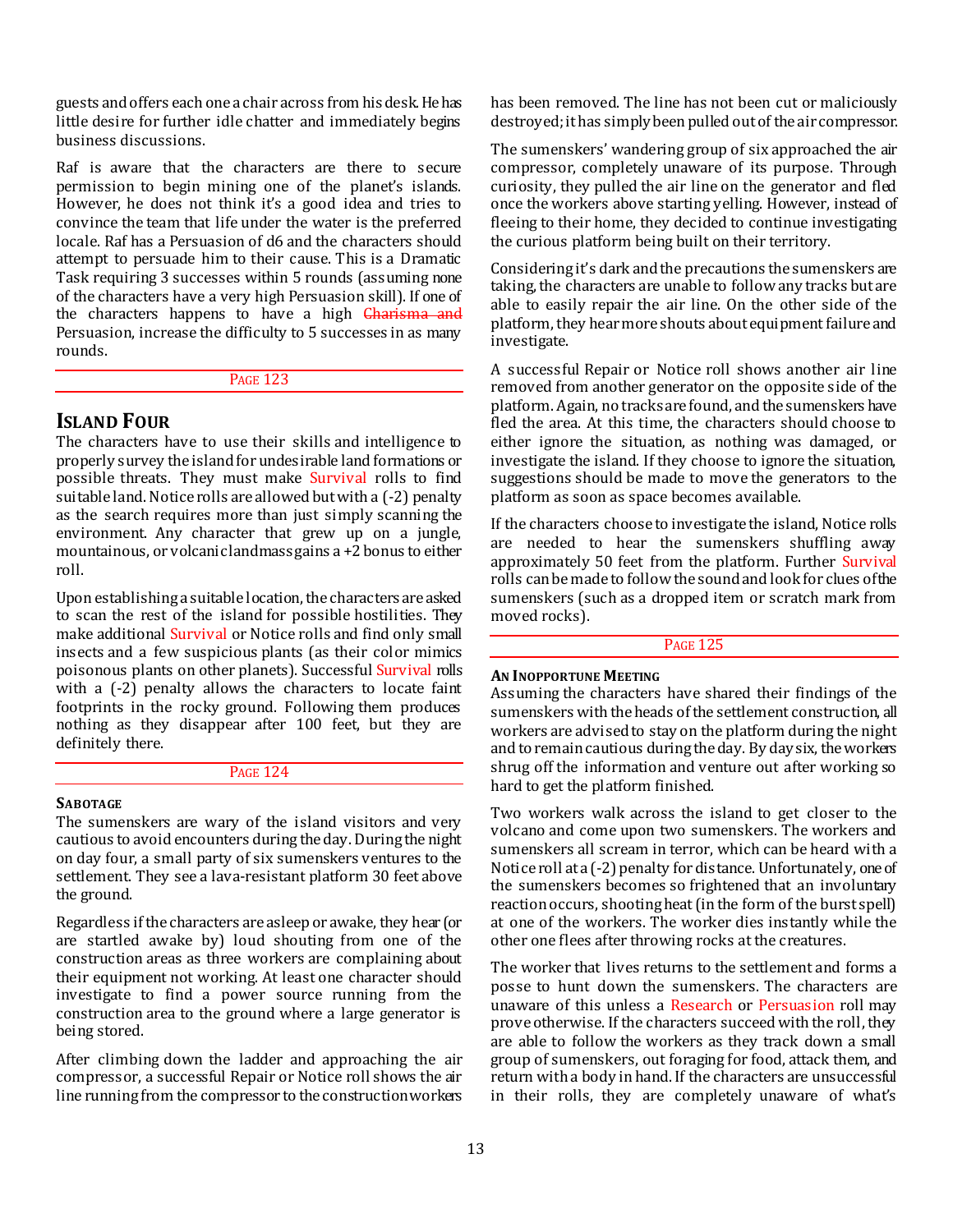happening and don't see the workers until they return with a dead native.

## PAGE 130

#### **CLINT CAVALIERO**

*Clint is the newest member of the unit. He just passed boot camp and the* Guzzler *is his first assignment. Something of a science wiz, he is the unit's demolitions expert.*

*Clint is naïve, not having seen much of the galaxy outside of the classroom. He joined a mercenary force because he was enamored with tales of their daring when he was a boy. As a consequence, he finds his squad mates to be something of a letdown. They are just as normal as all the other people he's met, not the shinning heroes of fiction. Despite this realization, he does his best to live up to his imagined ideal of what a mercenary should be.*

**Attr**: Agility d6, Smarts d8, Spirit d6, Strength d6, Vigor d6 **Pace**: 6; **Parry**: 5; **Toughness**: 7 (2)

Skills: Driving d6, Fighting d6, Notice d6, Repair d8, Research d6, Shooting d6

**Armor**:Leather covering (Torso, Arms, Legs +2)

#### **CAPTAIN KAI ZOLLOTA**

*Kai Zollota began her career as a pilot and worked her way up to being the captain of her own ship. She feigns disgust at the ship's name, lamenting the superstitions around changing a ship's name, but secretly is amused by the fact that she works for a fuel company while captaining a ship called* Guzzler*. She runs a tight ship, but permits her crew certain liberties as long as it doesn't interfere with efficiency.*

*Kai is not a tall woman and she wears her hair short; her brown locks hang just below her ear. Her uniform is always in order, with her badge of command displayed prominently. Kai always speaks matter of factly, cutting straight to the matter at hand, and usually does so while pacing back and forth with her hands clasped behind her.*

**Attr**:Agility d8, Smarts d8, Spirit d8, Strength d6, Vigor d8 **Pace**: 6; **Parry**: 6; **Toughness**: 10 (4)

**Skills**: Fighting d8, Navigation d10, Notice d6, Piloting d10, Shooting d8

**Edges**:Ace, Command, Command Presence, Inspire, Leader of Men, Natural Leader

#### **PAGE 148**

## **INVESTIGATION**

Once the characters have spoken to everyone they deem necessary and collected all the information they want or need, it's time to hit the computers and administrative files. Characters with the Electronics skill can search the computers for hidden bits of information while those with the Research skill can search the administrative files. Here's a list of clues to be found:

## PAGE 149

## **FINDING THE CULPRITS**

Kevin and Thomas are stranded on the moon until the next personnel shuttle arrives, which isn't due for four days. They both live in a dorm within P-273 and continue working for Drake, performing their construction duties. Characters can peruse the employment files further using Electronics or Research to find the two unaccounted for employees according to Drake's employee manifest. Hacking should take significantly less time than Investigation.

#### PAGE 150

#### **KEVIN ASILDA**

*Kevin Asilda is a House Koresh mercenary and an expert with computers.*

**Attr**: Agility d8, Smarts d10, Spirit d6, Strength d8, Vigor d8 **Pace**: 6; **Parry**: 6; **Toughness**: 10 (4)

**Skills**: Athletics d8, Electronics d10, Fighting d8, Hacking d10, Notice d6, Research d8, Shooting d10, Thievery d8 **Edges**: Combat Reflexes

#### **THOMAS HARALD**

*Thomas Harald is a House Koresh mercenary and an expert in demolitions.*

**Attr**: Agility d8, Smarts d8, Spirit d6, Strength d10, Vigor d8 **Pace**: 6; **Parry**: 7; **Toughness**: 10 (4)

**Skills**: Athletics d10, Fighting d10, Notice d6, Repair d10, Research d6, Shooting d10, Survival d8

**Edges**: Luck, Marksman

PAGE 164

## **FINDING THE SPACECRAFT**

After receiving their briefing, regardless of where the characters are, they need to travel to Dansk's planetary system to follow the flight path of DMM1042. This requires a successful Navigation roll to understand the path the craft was taking from the space station to Dansk. Once the characters discern the correct path, they can begin searching the area. This can be done using Investigation and the ship's scanners or Notice (at -2) for a visual scan. It should take the characters at least a day of searching, represented by a single roll. If they fail, they can roll again, but this represents another day of searching and the p'tarian swarm on the ship should grow increasingly larger (as eggs are hatching and swarms are becoming larger).

The characters finally find the spacecraft crashed into an asteroid that happens to be orbiting one of the outer planets (a large gas giant). There is space to land the characters' spacecraft, but this requires a successful Piloting roll to avoid damaging the ship.

The characters will need to walk from their spacecraft to DMM1042 across the surface of the asteroid. This requires proper protective gear. Once they reach DMM1042, a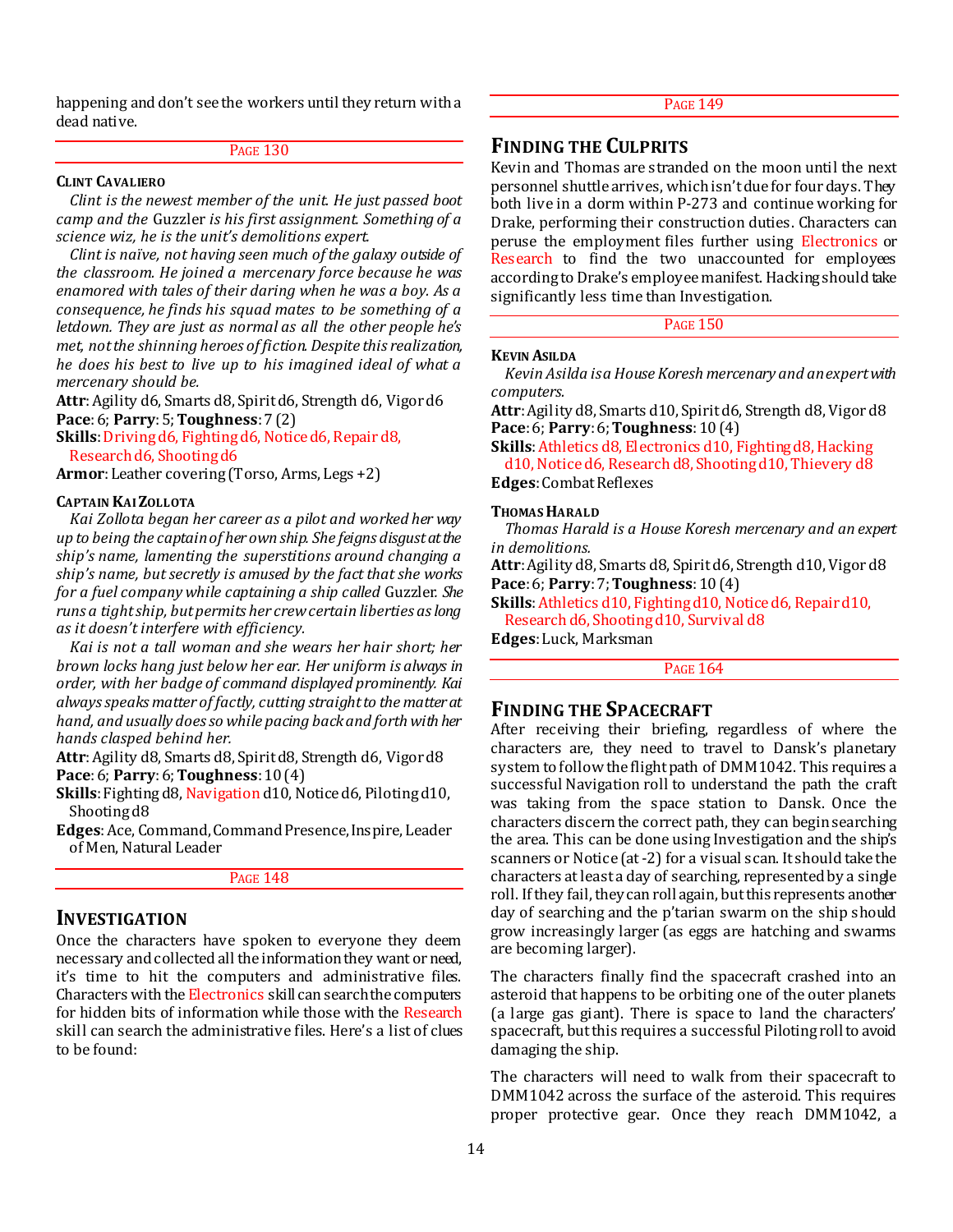successful Notice roll allows them to spot the hole in the side of the spacecraft near the bridge, large enough for a gemini to walk through. A successful Common Knowledge (at -2) or Xenology (with no penalty) allows the characters to discern the general properties of the hole. It's very reminiscent of holes made by p'tarians when they chew through the side of a spacecraft if they're unable to ram and breach it.

## **STEP INSIDE**

As the characters step inside, the environment within the ship is very hazy, almost as if a fog has developed and refuses to conform to physics given the fact that the ship's interior is exposed to space through the hole. If the characters look toward the ceiling, or succeed on a Notice roll to hear it, they see the source of the haze: a swarm of p'tarians clinging to the ceiling.

 $\geq$  Large p'tarian swarms (two) – see page 80

After dispensing of the first two swarms, the characters spot much larger p'tarian warriors approaching from the rear of the spacecraft.

> $\triangleright$  P'Tarian warriors (three per two characters, rounded up) – see page 80

The characters may choose to either head toward the rear of the spacecraft or investigate the bridge. If they investigate the bridge, they see the black on the windows is actually ichor left behind by more swarms of p'tarians.

 $\triangleright$  Small p'tarian swarms (four) – see page 80

Once the characters travel to the rear of the spacecraft, a pair of warriors leap at them from the opening to the cargo pod.

 $\triangleright$  P'Tarian warriors (two) – see page 80

With the main areas of the spacecraft cleared out, the characters can follow the trail of debris and ichor leading to the cargo pod. If they're not aware of it, a Notice roll allows them to hear noise from the cargo pod. Alternately, by accessing a computer or handheld device, a Research roll, tells them that the spacecraft has a cargo pod underneath.

## PAGE 166

## **ARRIVING AT X12A**

Almost as soon as the characters reach the X12A planetary system, the ship's sensors pick up a short-range distress signal (a simple Mayday) from Jangala – or more specifically, from the station orbiting Jangala. A successful Smarts roll tells the characters the signal is too weak to be the system's distress beacon. In fact, the station's beacon would have been picked up by other remote Alliance bases.

Using the scanners on board *Genesis*, a character can attempt an Electronics roll to locate the beacon's specific location. A Success pinpoints it in Airlock 3.

Electronics or Hacking can also be used to attempt a remote access ofthe station's main frame, although this can be timeconsuming (as Hacking symbolizes advanced computer skill, provide a +1 bonus to all Hacking rolls). Should the team decide they want to try this, treat it as a Dramatic Task. Don't let them know the penalties though: every round they take to accomplish the task costs them one survivor from the Bio-Containment Lab and if they get a Failure on the draw of a Club, events move immediately to the Self-Destruct Sequence (see below).

#### PAGE 170

## **DR.ALBERT JORDAN,THE MOTHER'S CONSORT**

*Dr. Jordan is now something of an anomaly. He realized what would happen when he became infected with X12A-P13, and tried to quickly concoct a cure, but he only succeeded in keeping some semblance of his intellect intact as he joined the hive mind. As a result, he believes himself to be the 'Chosen Mate' of 'The Mother' (X12A-P13), but does what any other JP:13 symbiot does: he serves the main plant.*

**Attr**: Agility d6, Smarts d12, Spirit d6, Strength d6, Vigor d6 **Charisma**: 0, **Pace**: 6, **Parry**: 5, **Toughness**: 5

**Skills**: Fighting d6, Notice d10, Science d12, Shooting d6

**Hindrances**: Delusional ("The Mother's Chosen One"), Loyal ("The Mother")

**Edges**: Scholar (Science)

**Gear**:Lab coat, flamethrower (2d10; Cone, Ignores Armor)

PAGE 172

**JHET CHAMPION RACER Attr**: Agility d8, Smarts d4, Spirit d6, Strength d8, Vigor d6 **Pace**:7; **Parry**: 2; **Toughness**: 5

**Skills**:Athletics d8, Driving d8+2, Notice d8, Survival d8, Taunt d6

**Edges**:Ace

**PAGE 181** 

#### **BRAUK KIRISH**

**Attr**: Agility d6, Smarts d6, Spirit d10, Strength d8, Vigor d10 **Pace**: 5; **Parry**: 4; **Toughness** 11(4)

**Skills**: Fighting d6, Repair d6, Science d8, Survival d8 **Armor**: Tactical jacket (Torso +4)

**Weapons**: Pick-axe (Str+d8; 2-hands, Parry -1)

PAGE 182

## **PERFORMING COUNTERINTELLIGENCE**

What the characters do for counterintelligence is in the hands of the players and how it affects Allen's spies should be appropriate to what the characters choose to do. These tasks should be performed using skills in conjunction with a Dramatic Task. Instead of defining every possible action or railroading the characters' creativity, here are some examples: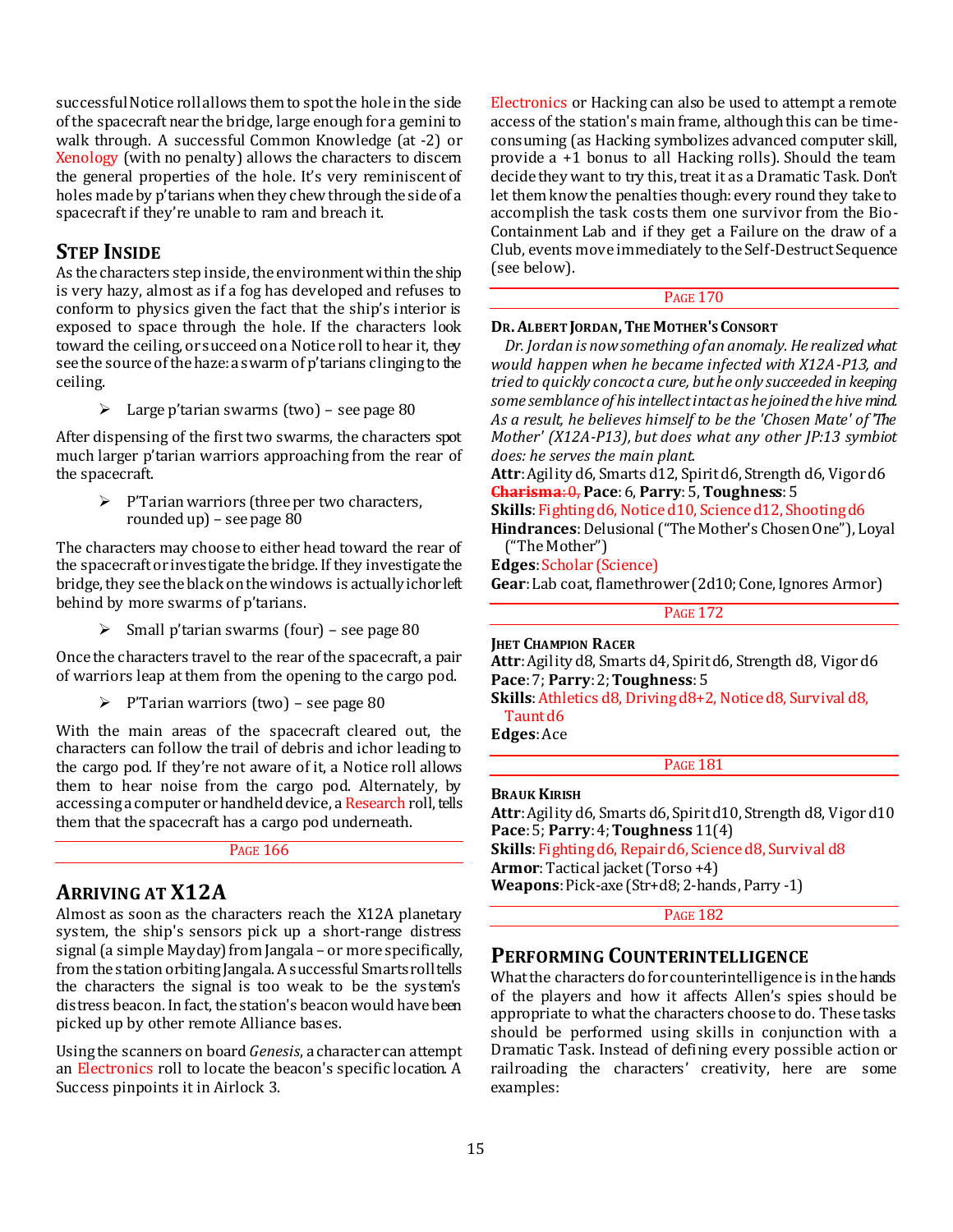**Create False Rumors**: Using Persuasion or Research, the characters could create rumors about a product being manufactured on Colossus. They could create fake articles about how the product has failed initial field trials, produce fake return authorizations, or even create fake video calls from customers supposedly angry with the product. Allen's spies will find this information and move toward heavily considering other products instead.

PAGE 186

## **RESEARCH**

In addition to speaking with Governor Trio, the government center in which his office resides has a large facility for research. In this library-styled repository, the characters can search through newspapers, audio recordings, videos, electronic storage, and books to gather the information they need on the various noble houses and all public aspects of Helioside. Use of any of these mediums requires a successful Research roll modified for how public and common the information is.

#### PAGE 190

#### **SMEAR CAMPAIGN**

Jeffrey Mathias is running against David Browning in a race for the position of city planner. David Browning is the current city planner and has been for eleven years. This year is an election year with Jeffrey Mathias being the new opponent (all other opponents are a non-threat politically). While Browning wishes to retain his seat, he needs to produce a smear campaign against Mathias but knows virtually nothing about him.

The characters are tasked with running down information about Mathias, finding that even he has secrets to keep. The characters need to gather 10 Influence Points within 10 Rounds to produce a proper smear campaign that will aid Browning in winning the race. Only one task may be attempted per round.

The following information can be discovered using Research or Persuasion. Each one provides +1 Influence Point and requires 1 Round to do so. This information is relatively easy to obtain, thus no penalties apply.

- Very few people know who Jeffrey Mathias is.
- Jeffrey Mathias originally hales from off-world.
- Jeffrey Mathias has no experience in Helioside politics.

The following information can be discovered using Research or Hacking. Each one provides +2 Influence Points and requires 1 Round to do so. This information is difficult to obtain and imposes a (-2) penalty to all rolls.

Jeffrey Mathias has lied about his off-world schooling.

 No one has actually verified Jeffrey Mathias's ability to be a politician, let alone a city planner.

 Jeffrey Mathias has lied about his age and is actually five years younger than previously stated.

 Jeffrey Mathias has claimed to be of noble descent but is actually a former production worker.

 Jeffrey Mathias fled his home world to avoid persecution for periury.

Citizens of Malsk can be convinced to provide false or misleading information about Mathias if properly persuaded. The following statements can be made using Persuasion. Each one provides +3 Influence Points and requires 2 Rounds to do so. Convincing others to lie or embellish the truth is very difficult and imposes a (-2) penalty to all rolls.

 Jeffrey Mathias is only concerned with ruining the city to make way for more corporations.

 Jeffrey Mathias is a thief and fled his home world to avoid prison time.

- Jeffrey Mathias is an enemy to the noble houses.
- Jeffrey Mathias is a known opponent of Governor Trio's.

These are just examples and GMs are free to create their own methods of building a smear campaign. In addition to the above mentioned skills, the following skills can be used as Cooperative rolls for applicable situations.

- Hacking (in conjunction with Research)
- Electronics (in conjunction with Research or Hacking)
- Academics (in conjunction with Research)
- Notice (in conjunction with Persuasion)
- Persuasion (in conjunction with Research)

## PAGE 191

## **PLANT EVIDENCE**

For fun, Brown Channing wishes to implicate a rival noble in the activities of Jungle Rescue. While this implication will not hurt the rival noble's reputation, it will most definitely bring about a lot of inquiries from the law and the media, which Channing finds amusing. Channing enjoys seeing his fellow nobles in the limelight, spending their hard-earned money (some harder earned than others) on clearing their names.

The challenge is somewhat simple in that the characters have been asked to take pictures and deliver them to Channing. A day later, Channing will provide them with an envelope they are required to deliver to other noble houses. All of this is to be done without being seen and is under the guise of simple surveillance. (Channing doesn't lead on that he's planting evidence.)

The Plant Evidence challenge is a fairly straight-forward skill challenge. In total, the characters must make 20 successful skill rolls without receiving 6 failures. Skills may be used more than once, although a failed roll imposes a (-1) penalty to the next roll when using the same skill. Cooperative rolls are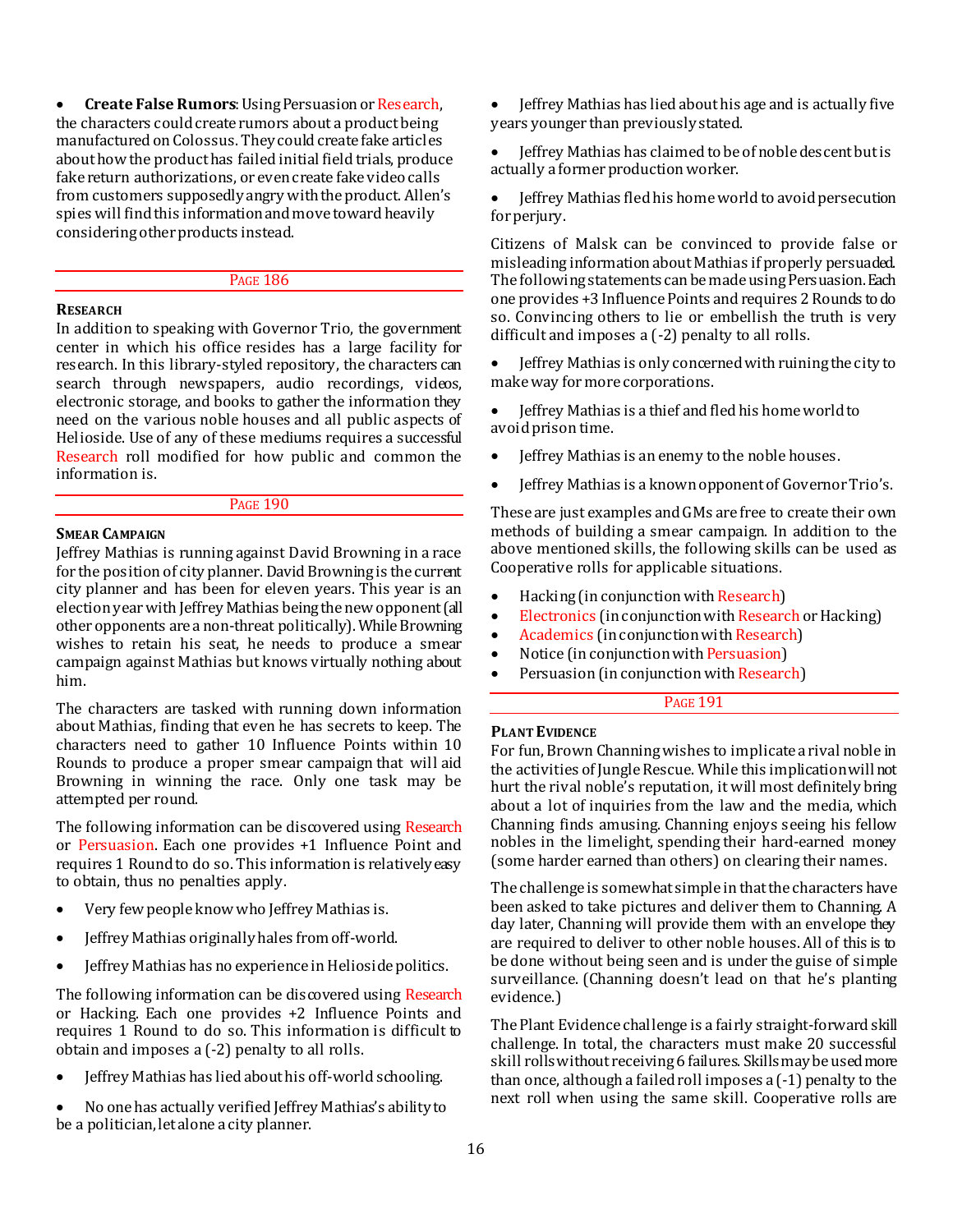suggested and the characters should be as creative as possible when making a Cooperative roll. Raises are ignored.

Part one of the challenge is to capture evidence concerning Jungle Rescue. This is done by researching the group and ultimately taking the incriminating photos or something that is easily altered (the specifics are not important). In addition, the characters must research and take photos of the rival noble. Choose a noble listed here or create your own. Choosing a noble listed here may open up additional challenges from the rival noble. Part one requires 10 successful skill rolls before receiving 3 failures. To capture evidence, Research, Hacking, Streetwise, Intimidation, and Persuasion apply. To take the photos, Stealth, Survival, and Notice apply.

Part two of the challenge is to plant the evidence implicating the rival noble's association with Jungle Rescue. This is done using altered photographs and placing evidence of his supposed involvement within his possession (again, the specifics are not important). Part two requires 10 successful skill rolls before receiving 3 failures. To plant the evidence, Stealth, Survival, Notice, and Persuasion (to get someone else to do it) apply.

#### PAGE 192

#### **ACQUIRE SECRETS**

Continuing with his interest in Jungle Rescue, Brown Channing wishes further investigations into their operations for his personal entertainment and for possible future espionage activities. This challenge involves researching Jungle Rescue in every way possible. The characters need to gather 10 Secret Points within 10 rounds to give Brown Channing enough information to satisfy his hunger. Only one task may be attempted per round.

The following tasks can be performed using Research, Hacking, Persuasion, or Survival to acquire information. Each one provides +1 Secret Point and requires 1 round to do so. Due to their ease of locating, rolls do not suffer any penalties.

- Locations of their most recent sightings.
- Possible sightings of locations they are currently working on.
- Sabotage throughout the jungle that does not appear to be caused by natural creatures or disasters.

The following tasks can be performed using Intimidation and Persuasion. Each one provides +2 Secret Points and requires 1 round to do so. These tasks are a little more difficult and suffer a  $(-2)$  penalty to all rolls.

- Possible whereabouts of their secret meetings.
- Possible listing of their members.
- Possible listing of their supporters.

 Confirmed sightings not tied to incidences reported by the media.

The following tasks can be performed using Intimidation, Persuasion, and Survival. Each one provides +3 Secret Points and requires 2 rounds to do so. These tasks are difficult and suffer a  $(-2)$  penalty to all rolls.

 Track down the location of their warehouse, housing all supplies they use.

 Locate at least one member and find evidence of their involvement.

 Implications of a noble house backing Jungle Rescues' activities.

 Implications of a crooked law figure aiding Jungle Rescues' activities.

As before, Cooperative rolls are suggested and the characters are free to create any number of ways how these can be possible. One example is using **Academics** to enhance Survival rolls. Another is using Academics to enhance Persuasion or Intimidation rolls.

PAGE 194

#### **COMPETITION**

The athletic competition is a big ordeal in Malsk and brings on a large crowd with many competitors. The winner of the competition is simply the one who scores the most points. Points are awarded by the judges according to one's performance and time. There are a number of competitions available, each one requiring a Dramatic Task. At least one mercenary needs to succeed at four of the competitions available.

 **Competition #1** is a marathon. This Dramatic Task uses Vigor with five actions requiring as many successes, and a difficulty of  $(-2)$ .

 **Competition #2** is rock climbing. This Dramatic Task uses Athletics with five actions requiring as many successes, and a difficulty of (-2).

## PAGE 195

## **RECOVER WEAPON**

Delmore Greyson has received word of a possible relic hoard within a mountain range on the continent Typius, home to the latharians. She wishes for the characters to recover any weapons in that hoard without disturbing the latharian population. Disturbing a latharian population is frowned upon by everyone on Helioside. While a more commonperson would be prosecuted for such an offense, a mercenary would be reprimanded and hopefully let off without any prosecution.

The characters must sneak onto the continent, locate the mountain, find the hoard, and remove any weapons in the hoard (of which there are two). This requires a series of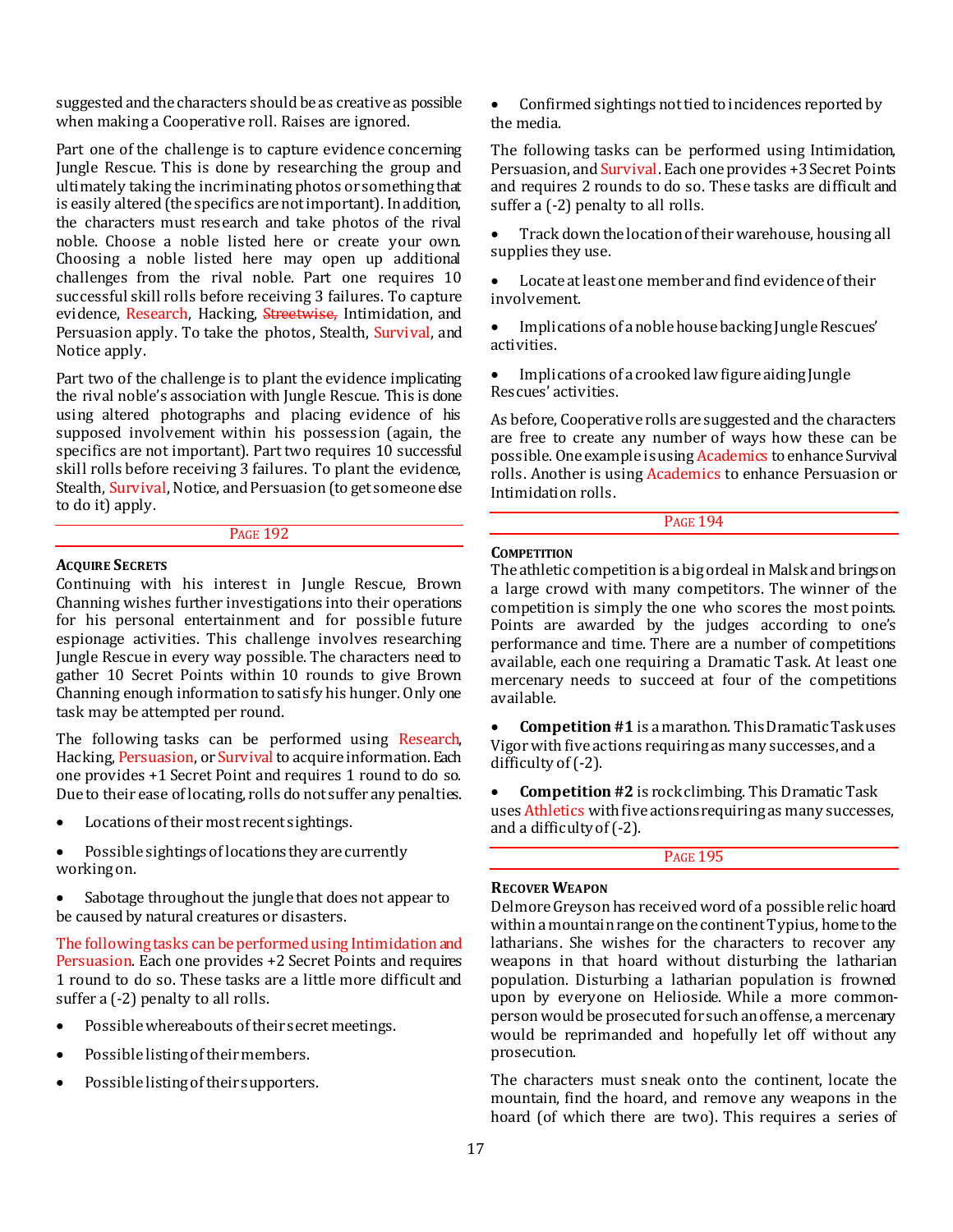successful skill rolls following a specific order. Failure does not mean the challenge ends, but it does mean subsequent rolls become more difficult.

For each failed roll, subsequent rolls receive a cumulative (-1) penalty. Thus, if two rolls are failed, every roll after it receives a (-2) penalty. The most important roll is the final one, determining the outcome of the challenge.

 The characters must succeed with a Persuasion roll to convince a pilot to take them to the continent.

o Alternatively, the characters could rent their own plane or helicopter and would instead need to make a Piloting roll.

 The characters must sneak onto the continent without drawing the watchful eye of the latharians. This requires a Stealth roll.

o A Cooperative roll may be made using Survival to avoid paths the latharians commonly use.

 The characters must locate the mountain range using the information given to them by Greyson. This requires a Survival roll.

o A Cooperative roll may be made using Notice to fully understand the information given by Greyson, such as following a map.

 The characters must find the cave housing the hoard by looking for certain anomalies along the mountains. This requires a Survival or Notice roll.

o A Cooperative roll may be made using Athletics to get a better perspective of the landscape, such as climbing a tree.

 The characters must look through the cave, finding the hoard (which is mostly buried), and spotting the exotic weapons. This requires a Notice roll.

 As night falls, the characters must find food and shelter and survive the night. This requires a Survival roll. Those who fail are Fatigued the next day.

• The characters must follow the path back to the dropoff/pick-up spot (or where they left their plane). This requires a Survival roll.

o A Cooperative roll may be made using Notice or Athletics to spot the path leading back to where they leave from.

 The characters must travel back to Malsk and deliver the weapons. If they piloted their own plane, this requires a Piloting roll. If they hired a pilot, no further rolls are necessary.

If any of the rolls are failed, feel free to role-play any unfavorable results. However, if the final Survival roll is failed, the characters stumble upon a latharian village and are escorted off the continent. If the final roll is Piloting and is

failed, the characters get lost and are spotted by the latharians, who escort them back to Malsk. Additional consequences may be appropriate for disturbing the latharians.

## PAGE 196

## **ASSASSINATION**

Delmore Greyson has been hired to assassinate a particularly vile leader within Malsk's underground (which includes many different cults). While she has no problem performing the assassination, she requires mercenaries to keep her safe and ensure her "mission" is not jeopardized.

This challenge requires each character to perform a Dramatic Task. While not all characters need to succeed, more than half do. Thus if there are five characters, at least three of them must succeed at a Dramatic Task. Each task provides assistance to Greyson in some way so that she can proceed with making the assassination without getting caught (not by the authorities, but by various underground leaders and cult members).

Each character chooses one of the following Dramatic Tasks and only two may choose the same task:

 **Cover Fire**: This Dramatic Task uses Shooting with five actions requiring as many successes, and a difficulty of (-2).

 **Bodyguard**: This Dramatic Task uses Fighting with five actions requiring as many successes and is a difficulty of (-3).

 **Lookout**: This Dramatic Task uses Notice with eight actions requiring as many successes and is a difficulty of (-2).

 **Reconnaissance**: This Dramatic Task uses Survival with four actions requiring as many successes and is a difficulty of (-2).

### PAGE 198

## **CLOSE THE GATE**

Thomas Hannah has come across intelligence that shows one of the major cults, the Frozen Sun, is attempting to open some type of teleportation gate to an unknown shadow world. This world is said to be inhabited by vicious, supernatural creatures and the Frozen Sun intends to unleash them upon the world. This requires a series of successful skill rolls following a specific order. Failure does not mean the challenge ends, but it does mean subsequent rolls become more difficult.

If a roll is ever failed, the character gains 1 level of Fatigue. Each character must be involved in the challenge, choosing which steps they will perform. If two or more characters attempt a task, treat it as a Cooperative roll. Time is mostly irrelevant, but if a character becomes Incapacitated, they must make a Vigor roll every time another character makes a skill roll or be forced to roll on the Injury Table (optionally they can become captured by the cult). If two or more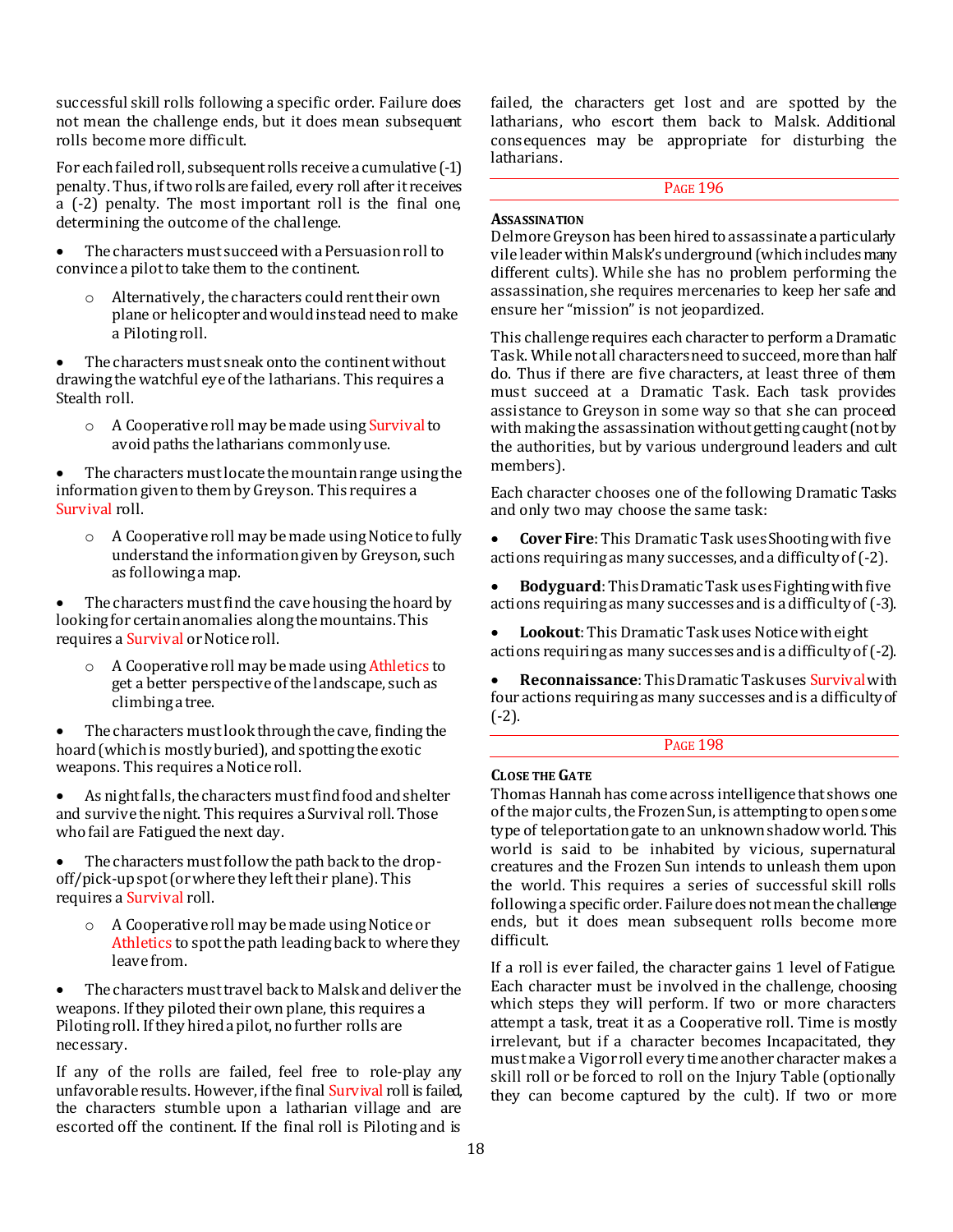characters attempt a task and fail, each one gains 1 level of Fatigue.

- 1. The characters (along with their occult investigator) must break into the cult's lair. Panic immediately ensues as fighting breaks out. Protection must be given by succeeding on a Fighting roll.
- 2. The characters push forward through the throngs of cultists. The cultists are still at close range and protection must be given by succeeding on a Fighting or Athletics roll.
- 3. The characters break through the initial guards of the cult's lair, creating some distance between them. Guns start blazing and support must be provided by succeeding on a Shooting roll.
- 4. The characters move deeper into the lair, but the cult's guards do not give up. Support must be provided by succeeding on a Shooting roll.
- 5. As the characters continue deeper into the lair, the cult's guards have almost all fallen, but still they press on. Support must be provided by succeeding on a Shooting roll.
- 6. The characters have overcome the first level of guards in the lair and come upon a labyrinth with traps activated when they go the wrong way. Move through the labyrinth by succeeding on a Survival or Notice roll.
- 7. The labyrinth is unbelievably extensive and doesn't seem to end. Continue moving through the labyrinth by succeeding on a Survival or Notice roll.
- 8. The labyrinth finally ends and the characters find themselves in a ritual room. Cultists abound and they set upon the characters immediately. Protection must be provided by succeeding on a Fighting or Athletics roll.
- 9. The characters are fully engaged with the cultists, making ranged weapons useless. Protection must be provided by succeeding on a Fighting roll.
- 10. The occult investigator spots the opening gate and moves to close it. The mercenaries follow him and provide protection by succeeding on a Fighting, Athletics, or Shooting roll.
- 11. The occult investigator cannot close the gate by himself. Provide aid by succeeding on an Occult or Spirit roll.
- 12. The occult investigator is able to close the gate as the remaining cultists close in. Provide protection by succeeding on a Fighting roll.
- 13. The team has successfully closed the gate and suppressed the cultists. However, they must retrace their steps through the maze without getting lost. Proceed by succeeding on a Survival or Notice roll.

## PAGE 201

## **SECRET PHOTOS**

The first part of Joseph Ibrahim's job is to either take photos of the crooked executives involved in unlawful practices or take photos of the unlawful practices themselves with proof that the corporation is involved. Ibrahim needs the characters to run reconnaissance, track down leads, find people willing to talk, and any number of other tasks that make his job that much easier.

This is accomplished by completing one Dramatic Task per character chosen from the following list. No two characters may choose the same task.

 **Eavesdropping**: This Dramatic Task involves eavesdropping on employee conversations or finding a way of "infiltrating" their circle of friends (briefly). It uses Stealth with five actions requiring as many successes, and a difficulty of (-2).

 **Walk the Beat**: This Dramatic Task involves hitting the streets and speaking to anyonewith intimate knowledge of the corporation and any of the businesses they run. It uses Persuasion with eight actions requiring as many successes, and a difficulty of (-1).

 **Research**: This Dramatic Task involves sourcing information from various media outlets to learn more about Mastiff's various operations. It uses Research or Hacking with five actions requiring as many successes, and a difficulty of  $(-2)$ .

 **Bugs**: This Dramatic Task involves installing bugs in Mastiff's corporate buildings. It uses Thievery with ten actions requiring as many successes, and a difficulty of (0).

## **SABOTAGE**

Once Joseph Ibrahim has collected all the evidence he needs and taken enough pictures to be satisfied, he must sabotage at least one of Mastiff's operations (or the corporate facility) to alert the media. Without some type of incident, the media and the public ignore Mastiff and all their operations due to being satisfied with the products they are providing. Once the employee's safety is jeopardized, then the public takes notice.

This is accomplished by completing a series of skill rolls. Each character must achieve 10 successes (Raises provide an additional +1 regardless of how many are achieved) before receiving 3 failures to avoid being detected. Each character chooses from the following list of skills to use for each Round (to a maximum of 10 Rounds). No single skill may be used twice in a row, but they may be used multiple times throughout the challenge (thus you can use Stealth up to 5 times, but between each Stealth roll, another skill must be used).

- Stealth
- Thievery
- Agility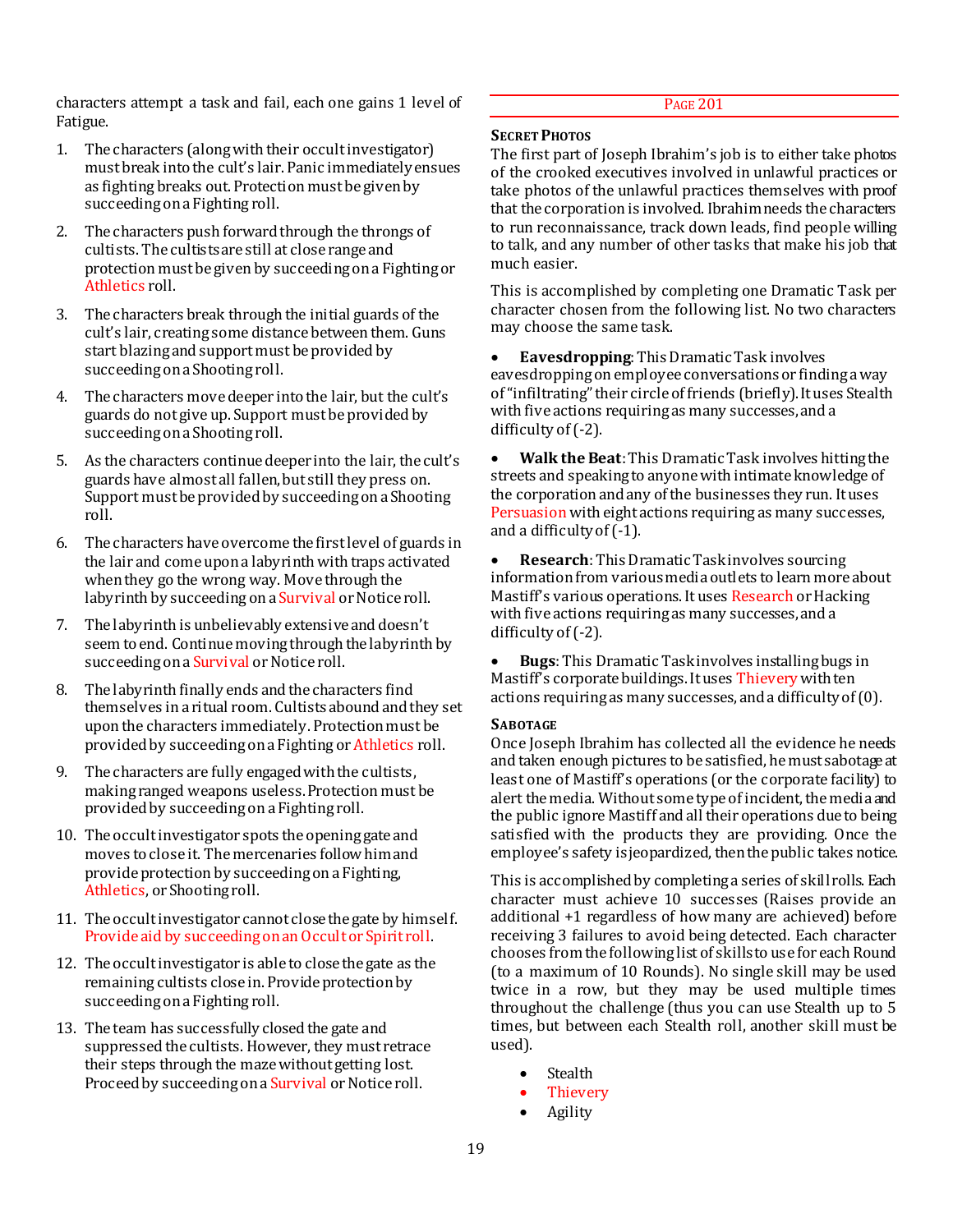- Notice
- Research
- **Athletics**
- Repair
- Hacking

#### **POLITICAL APPROVAL**

April Marchine has taken an aspiring politician under her wing. The youthful Paul Regressin is running for a state office and plans to radically overhaul the local law system to improve its coverage, reduce the crime rate, and better train the officers. However, Regressin is a mostly-unknown figure and has very little influence over the voting populace. A task such as this requires multiple bodies to discuss the positive aspects of the new politician and his dreams over improving the state.

This is accomplished by performing two Dramatic Tasks using Cooperative rolls. Each one is equally important and necessary for Regressin to become better known. The use of Intimidation and Taunt as Cooperative rolls is not allowed.

 **Dramatic Task #1** uses Persuasion with eight actions requiring ten successes, and is a difficulty of (-2). Two Raises are required to succeed at this task.

**•** Dramatic Task #2 uses Research with eight actions requiring ten successes, and is a difficulty of (-2). Two Raises are required to succeed at this task.

## PAGE 203

## **RETRIEVE ARTIFACT**

April Marchine has received word that a valuable artifact has been located deep within a mountain off the northern coastline of Malsk. While seemingly easy to retrieve, the artifact is guarded by what many claim to be a supernatural creature. (It's not really supernatural, but it is big and deadly.) Marchine requires the characters' assistance to retrieve the artifact and bring it back to her museum.

While this could be treated as a standard combat, there are more roadblocks to deal with than just this large creature. For example, the cave housing the creature and the artifact is unstable, the artifact must be meticulously removed to avoid damage, the creature has unknown weaknesses (and has never actually been encountered before, but rumors of its abilities abound), and any number of miners with pickaxes are available due to the cave's proximity to a local mine.

Retrieval is accomplished by each character performing a Dramatic Task. Each one uses a skill chosen from the following list with six actions requiring as many successes at a difficulty of (-2).

- Fighting
- Shooting
- **Athletics**
- Stealth
- Healing
- Notice
- Survival
- Taunt

PAGE 204

## **CLERIC PERSUASION**

Less than one year ago, Denver Trafisse acquired an old tome of occult knowledge. Being a devout follower of Pelian, Trafisse felt at odds with his conscience over reading it. How he came to acquire this book, no one knows, but after poring over it for 30 days, Trafisse was lured into the world of the occult, ready to abandon his religious beliefs. After 60 days, Trafisse was beginning to find others who could be easily swayed by the content of his tome by learning of the alluring ways of the occult. After 90 days, Trafisse set out to establish his own cult dedicated to the worship of chaotic beings in the hope of acquiring arcane power.

Denver Trafisse was already known to Matthew Ruby, but Trafisse became increasingly aloof after acquiring the tome. Ruby grew suspicious of the previously jovial man and decided to use his contacts within the noble community to further investigate. All roads led to nothing and Ruby was stuck finding out on his own. Under the guise of a curious man, Ruby learned from Trafisse about the heretical material found within his tome and how he yearned to tap into its power. After learning all he could for one year and attempting to persuade Trafisse to repent, Ruby was unable to change the cleric's mind. Now, Ruby will enlist the characters to persuade Trafisse to turn his back on the occult and return to Pelianism.

The characters must use a combination of force and trickery to show Trafisse the error of his ways and convince him that the occult leads only to pain in sorrow. This is accomplished by each character performing a Dramatic Task. Each one uses a skill chosen from the following list with six actions requiring as many successes at a difficulty of (-2).

- Persuasion
- Taunt
- Intimidation
- **Stealth**
- Research
- Occult
- Knowledge (Arcan
- **Streetwise**

Encourage the players to role-play the action their character is taking according to the skill they use. For example, a successful Research roll has the character creating fake documents, locating false information, or finding devastating facts that lead Trafisse to believe the occult produces nothing but evil. Cooperative rolls are not allowed as each character needs to participate in their own Dramatic Task. If any character fails their Dramatic Task, Trafisse is not fully convinced and continues his pursuits of the occult.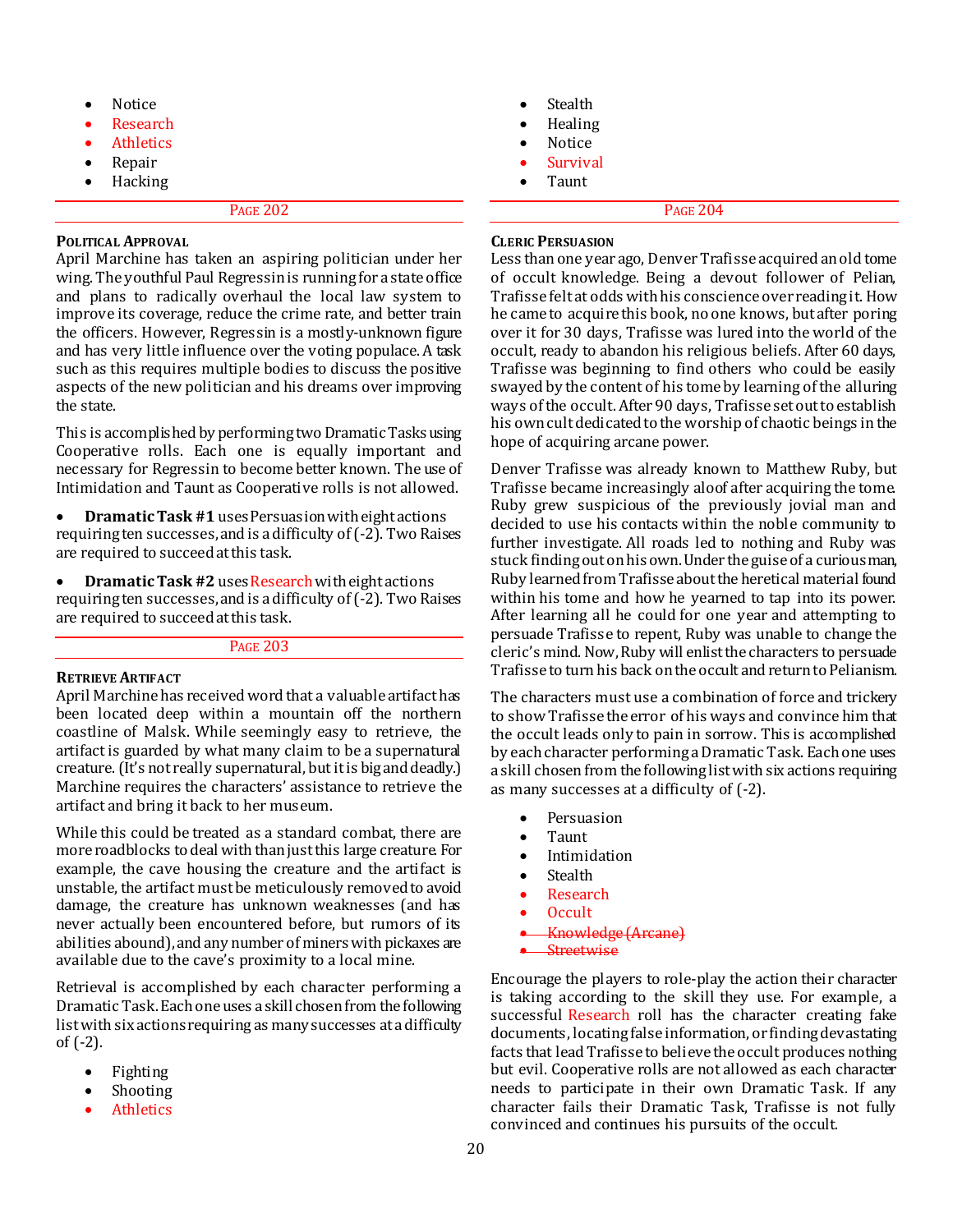#### **OCCULT INVESTIGATION**

Unfortunately for Matthew Ruby, Denver Trafisse has already formed a cult and is preparing to be officially installed as its first hierophant. Ruby could gather this information from Trafisse or other third parties, but investigation of this new cult is a necessity (for the ultimate goal of tearing it apart). Ruby's religious conviction prevents direct confrontation and he does not wish for the cult to be attacked. However, what Ruby doesn't know won't hurt him.

The characters must find a way to dismantle this new cult. Ruby prefers subterfuge, but behind his back, violence could ensue. If the characters stick to subterfuge, Ruby is able to exploit this using his connections (religious and noble), making the job easier. If the characters choose violence, it has to be done without Ruby's knowledge. This is accomplished by each character performing a Dramatic Task.

Characters choosing an indirect approach use a skill chosen from the following list with six actions requiring as many successes and at a difficulty of (-2).

- **Stealth**
- Research
- Thievery
- Repair

Characters choosing a violent approach use a skill chosen from the following list with six actions requiring eight successes at a difficulty of (-2).

- Fighting
- Shooting
- **Athletics**
- Intimidation

## PAGE 206

#### **TECHNOLOGY RESEARCH**

Memford Stein requests the characters to research new technology for his automobiles, planes, and whatever vehicle he decides to buy next month. Being completely unable to do this himself, the characters have access to better research sources (mainly because Stein is too lazy to figure it out himself), are more technically inclined, and are able to withstand the punishment required in testing. This is achieved by succeeding in a series of skill checks, in order. Cooperative rolls are encouraged, where applicable, and no character may perform any two skill tests in a row (they may perform more than two throughout the challenge, but at least one character needs to make a skill roll between the other characters' skill rolls).

1. **Research**: Task #1 requires research of "security" equipment to safeguard Steins vehicles. (He doesn't care if those security measures cause other people harm.) This task uses Research.

#### **PARTY CRASHER**

Memford Stein has received word from other technology enthusiasts that a violent xeno is planning to raid a warehouse on Malsk and steal all the high-tech devices inside. Stein is panicked at this news and desperately needs the characters to keep his technology safe. Stein gives them the address of the warehouse and tells a second group of mercenaries to meet there.

While this could be handled through standard combat, it would be much more fitting to the mission to treat this as a Mass Battle using the following set-up:

 There are a total of twelve mercenaries, including the PCs. Regardless of how many PCs there are, the total is twelve.

 The xenos are of a species that is known to sneak onto planets to steal weapons. There are a total of forty xenos.

 One of the mercenaries accompanying the PCs has Spirit d8 and Battle d8.

- The xeno leader has Spirit d6 and Battle d6.
- Due to surprise, the mercenaries gain the upper hand and receive a +1 bonus to Battle rolls.

 The xenos are backed up against a wall and cannot retreat.

 If the characters formulate a battle plan, they receive an additional +1 bonus to Battle.

 If any of the characters are equipped with a spraying weapon (such as a flame thrower), they receive a +1 bonus to Battle due to the xenos' natural weakness to fire.

## PAGE 208

#### **CYBERNETIC EXPERIMENT**

Stephan Tikarus has a supply of new cybernetic equipment that needs to be tested. Regardless of a character's species, Tikarus is able to use temporary installation technology for testing the inventions, as opposed to a full installation that standard cybernetics requires. He has a collection of equipment to be tested and each character needs to perform their own set of tests. This is achieved by choosing one of the following skills and achieving 10 successes (a Raise counts as +1 success, regardless of how many are achieved) before receiving 3 failures. Each character chooses a different skill to perform the testing on a different item (no two characters may choose the same skill unless there are more characters than there are skills from the following list).

- Fighting
- Shooting
- Athletics
- Boating
- Climbing

PAGE 207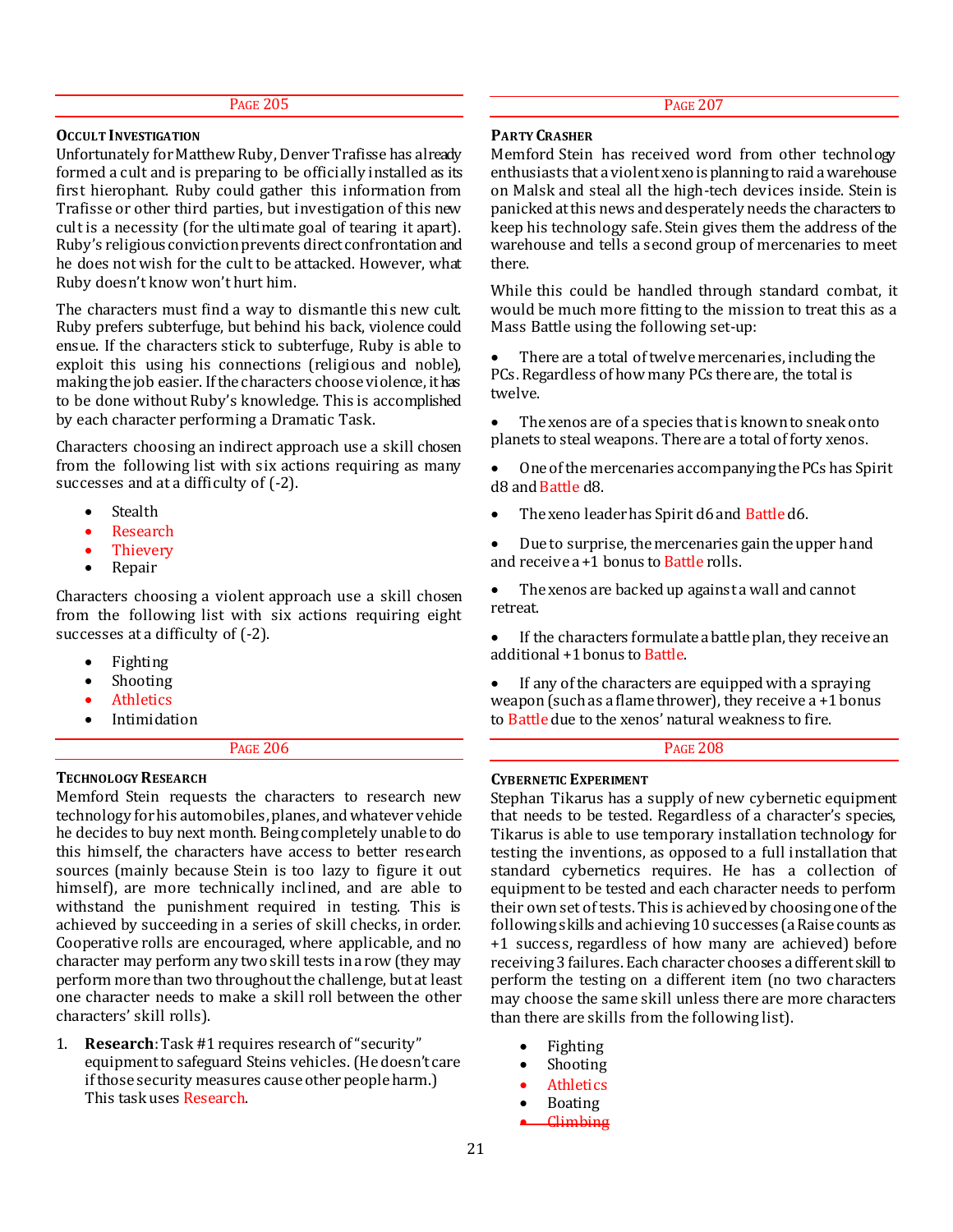- Driving
- Piloting
- Riding

## **THE REBEL HEADQUARTERS**

From the outside, a successful Notice roll shows that the building appears to have been reinforced by the rebels since they took over. Asking around in the neighborhood about when the rebels took the building leads to a lot of blank expressions. Even with a successful **Streetwise or** Persuasion roll, the characters find no one willing to talk to them about the rebel headquarters. However, a successful Intimidation roll at (-2) produces the rumor that the rebels are believed to have moved in there six months prior.

PAGE 218

#### **DEMON BEAST**

*The demon beasts are an extremely violent and hostile ancient race. They look like hairless gorillas with the head of a mandrill with sharp, glowing red eyes and blood dripping from their razor-sharp claws and elongated teeth. They vocalize like a wolf and bask in the thrill of killing anyone that doesn't look like them.*

**Attr**: Agility d8, Smarts d4, Spirit d8, Strength d12+2, Vigor d12

**Pace**: 4; **Parry**: 8; **Toughness**: 8

**Skills**: Athletics d12, Fighting d12, Intimidation d10, Notice d12, Stealth d8

**Armor**: None

**Weapons**: Bite/Claw (Str+d6, AP 4)

#### PAGE 220

## **DEMON BEAST LEADER**

*The demon beasts' leader is a monstrous version of the beasts, with an incredible appetite for fresh meat.*

**Attr**: Agility d8, Smarts d4, Spirit d8, Strength d12+4, Vigor d12

**Pace**: 6; **Parry**: 8; **Toughness**: 10

**Skills**: Athletics d12, Fighting d12, Intimidation d10, Notice d12, Stealth d8

**Armor**: None

**Weapons**: Bite/Claw (Str+d6, AP 4)

## Halilupa Army

**When**: After the rioting has escalated to a rebellion **Where**: Bevrore, Dansk

In the arctic region of Dansk sits a massive glacial region called Bevrore. Stretching hundreds of miles in every direction, this glacial region has been frozen for as long as the gemini have inhabited the planet. However, these glaciers hold many untold stories from Dansk's past and are a rich source of natural resources. Mining these resources is not a task to be taken lightly and many perished in their efforts to do so. Instead, the House purchased a large group of halilupas to work in conditions that no gemini could survive long enough to mine these natural resources and hopefully discover more about Dansk's past.

Halilupas are artificially intelligent and only do what they're programmed to do. When purchased, they were all programmed to do mining and recovery functions for the natural resources and anything they found within those resources. However, the rebels managed to infiltrate the mine, hack into the halilupas central programming software, and reprogram them for warfare. They have yet to find a way to get the constructs off Bevrore, and no one wants to give them that chance.

The House cannot pull together a formidable force to stop this halilupa army, so they have requested that all available mercenary forces be sent to the area to deal with the threat. Cost is a big concern, and the House doesn't really want all the halilupas destroyed (they cost a lot to replace). Thus, they hope that one of the mercenary forces can find a way to turn the halilupas back into miners instead of soldiers.

Mechanically, **Halilupa Army** is a Mass Battle with one caveat: a character with Hacking can reprogram the halilupas. This must be done during the Mass Battle. Here is the set-up:

- There are a total of 100 halilupas and 50 assembled mercenaries.
- Neither side has air support, and artillery is too heavy and slow to be brought onto Bevrore.
- Neither side has terrain advantage.
- The rebel hacker leading the halilupa army has Battle d6.
- Unless one of the characters has Battle, another allied mercenary has it at d8.

PAGE 221

## Save Camille

**When**: After the rioting has escalated to a rebellion **Where**: Camille, Dansk

Camille is under attack from a huge force of rebels. They are getting dangerously close to President Tintissi's mansion and the Presidential Grounds where all government activity occurs. The festoon is not equipped to lead a battle such as this and has sent out a desperate plea for help. Lord Leohn has answered that plea and is sending the characters in to lead the battle.

Save Camille is a Mass Battle pitting the Camille Army against a much larger rebel force. (See page 82 for stats on the rebels.) President Tintissi has a fairly small force compared to the rebels, but they do have a few advantages. For one, they are better equipped and trained compared to the rebels. Two,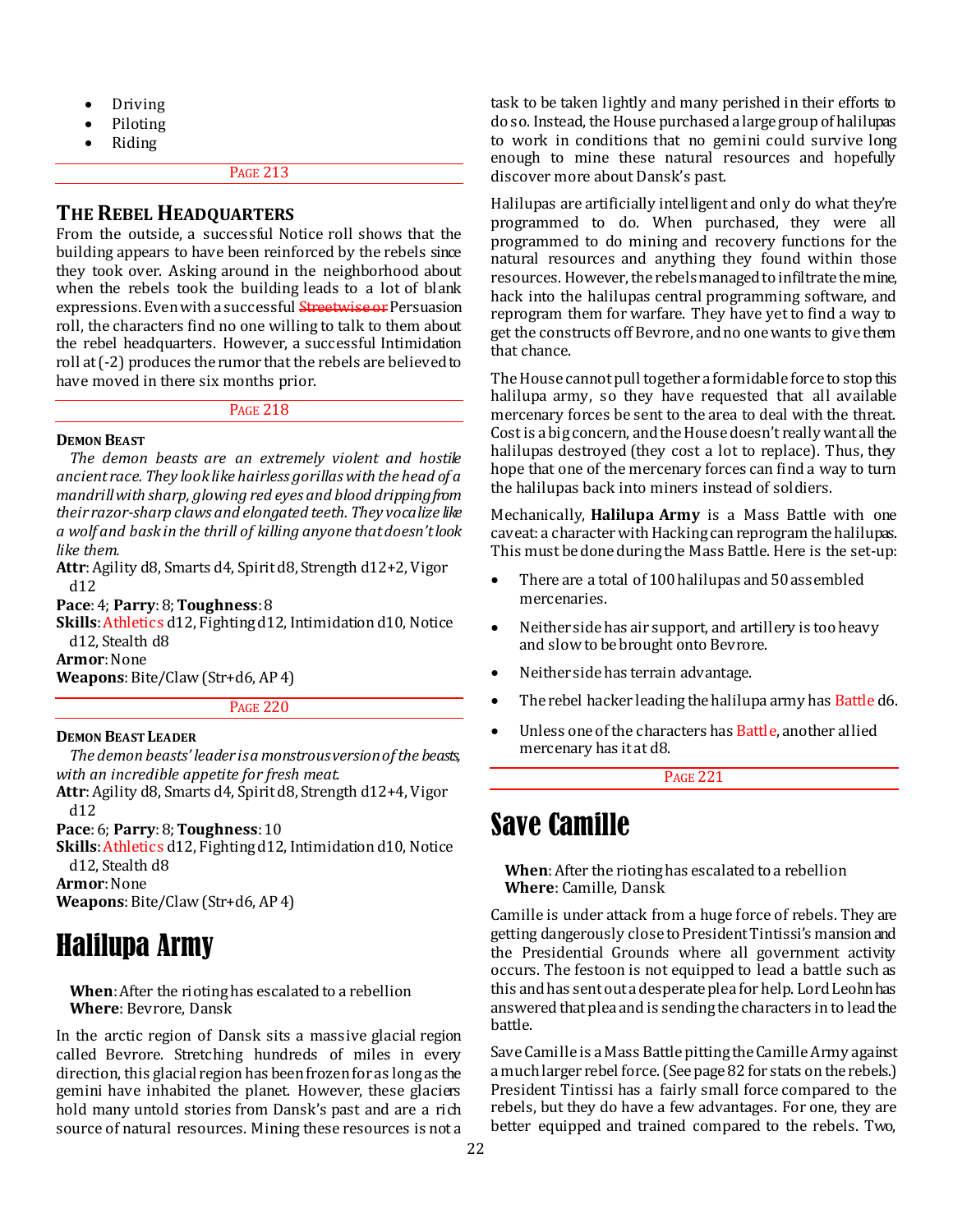they are supported by a fortification. And three, they have emplacements along their fortification to provide artillery support. From a mechanical standpoint, here's the set-up:

- The rebels have 10,000 soldiers as a mixture of assault. long range, and support personnel.
- The Camille Army has 4,000 soldiers. They are few in number, but considered elite and highly trained. They are truly only a defensive force.
- The area now being attacked is a large fortification. This provides them with a +2 bonus to Morale checks.
- The Camille Army is supported by medium artillery. This provides them with a +2 bonus to Battle checks.
- The Rebel commander (from page 89) has Battle d6.
- Unless one of the characters has Battle, the Camille Army commander has Battle d8.

## PAGE 242

## **INVESTIGATE THE REBELS**

Weapons aren't really allowed in Underwater Labs. Although the walls are built to withstand the pressure of being so deep beneath the sea level, a stray bullet could easily jeopardize the integrity of those walls and cause the entire facility to implode from the water pressure. It's a very delicate design. Instead, when security personnel are required, they must carry shocksticks or electrosticks that can incapacitate an intruder, but can't damage the structural integrity of the facility. Smaller hand weapons, such as switchblades, would be easy to conceal, but anything large would be noticed right away and confiscated. However, for this investigation, the characters probably won't need weapons anyway.

Investigating the newcomers to determine they're rebel leaders is done through a series of Dramatic Tasks. Because the characters are at least Heroic Rank, these Dramatic Tasks require eight successes in seven rounds with a (-3) difficulty modifier. Each character must perform their own Dramatic Task and if any of them fail, the characters' snooping around is discovered and they are escorted from the facility. Transportation is arranged to have them brought back to Machenko and they're never allowed into the facility again (at least not until the rebellion is completely over). The pay they would have received is forfeit and someone else is given the job.

Each character is free to define what their Dramatic Task is and what skill is involved in performing it. Cooperative Rolls are not allowed as each character must perform their own Dramatic Task. The only other requirement is that whatever each character is doing must coincide with investigating the rebel leaders. Here are some possibilities:

 **Surveillance**: Using Electronics, the character may establish surveillance equipment to monitor the rebels'

activities or find a way to watch them through the facilities security equipment.

#### PAGE 244

#### **BARTHOLOMEW TREVOR**

*Bartholomew is a charismatic psion who wishes to create his own nation.*

**Attr**: Agility d6, Smarts d10, Spirit d12, Strength d6, Vigor d10

**Charisma**: +2;**Pace**: 6; **Parry**: 6; **Toughness**: 11 (4)

**Skills**: Athletics d6, Fighting d8, Intimidation d10, Notice d10, Persuasion d10, Psionics d12, Shooting d6, Taunt d10 **Edges**:Charismatic, Danger Sense, Mentalist

PAGE 255

#### **T3.TOWER LEVEL #3 – LAB STORAGE**

Much of the bi-products from and material for the research labs is stored on Level 3 in secured crates, locked cases, and large barrels. The kalozians have been breaking open these containers to see what's inside. As all the containers are secured, opening them proves difficult (incurring a (-4) penalty to Thievery without the security cards) and thus their warriors work diligently to pry them open. A passage leads down to level 2 with another leading up to Level 4.

PAGE 259

## **REACHING THE LABORATORY**

To reach the laboratory deep in the wetlands, the characters must procure one- or two-seat hovercrafts. The wetlands are flooded with thick, muddy water that isn't very deen. Additionally, there are many obstacles to go around, through, and over that a boat cannot handle. Although this area shouldn't be terribly difficult to traverse with a hovercraft, GMs may optionally request Boating rolls to be made with fun consequences, such as falling off and landing in mud, on a failure.

Finding Mirth's headquarters is easy given the bridge that travels from the land to the facility; finding the laboratory is not as easy and requires a Dramatic Task using Notice, Research, or Boating depending on how the characters are going about finding it (e.g. by searching, using satellite pictures, or superb boating skills).

The characters find a large, warehouse-like building atop a temporary dock system anchored into the wetlands. To the west a line of six hovercrafts can be found (these are used by those inside). However, the characters can park theirs on the east side and quietly sneak aboard. Doing so requires each character to perform a Dramatic Task using Stealth. If two characters are riding the same hovercraft, then they can make a single Dramatic Task using a Cooperative Roll. If the characters choose to avoid a stealthy approach, they immediately raise an alarm and the twelve individuals inside flee.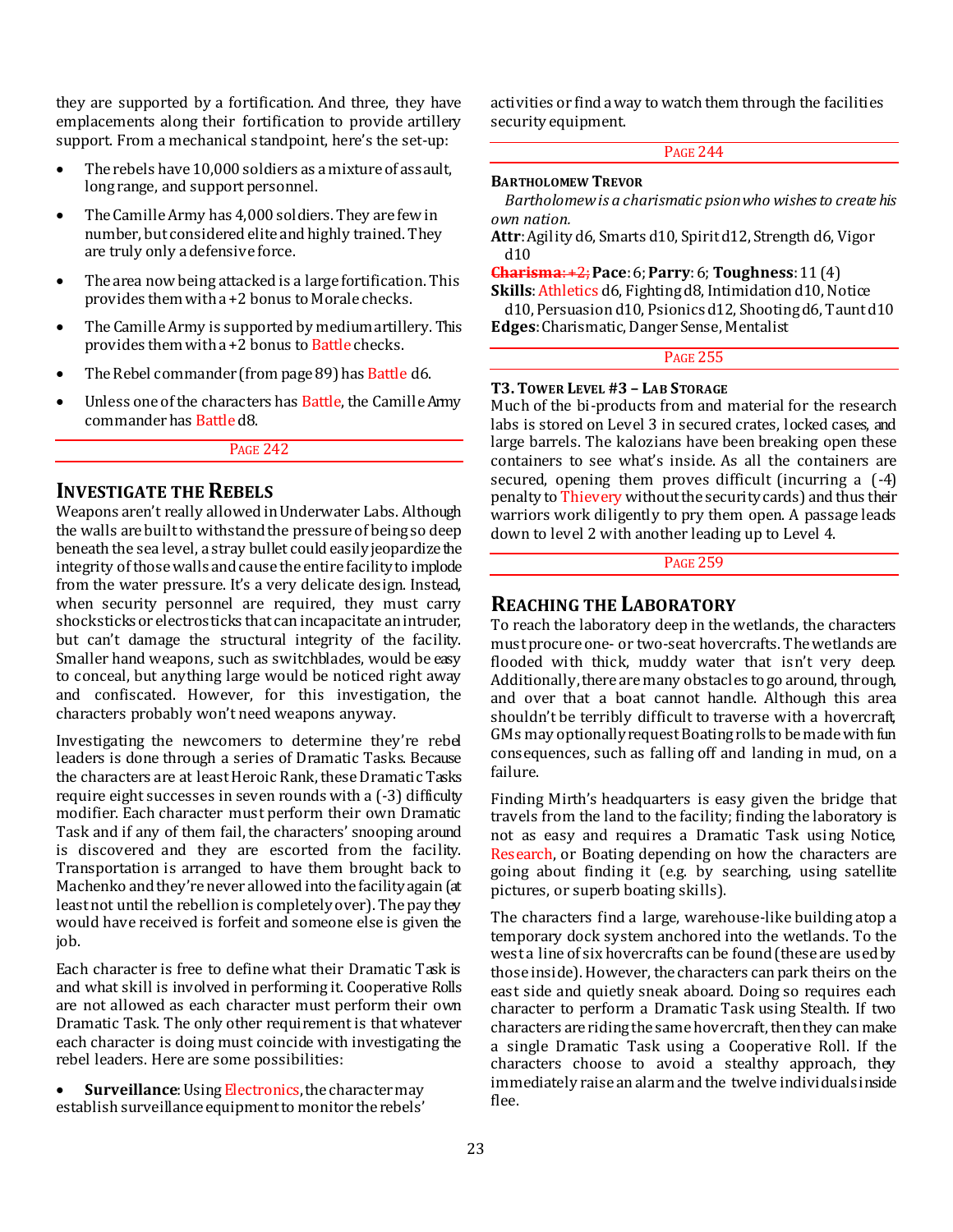If every Dramatic Task was successful, the characters can quietly move toward the door of the warehouse and peek inside. No rolls are necessary, and the characters find twelve gemini with six wearing military gear (the rebels) and six wearing regular clothes (the engineers). A side door can be seen that leads to the dock where the hovercraft are kept. When the characters make their presence known, the rebels and the engineers flee by leaving through the side door and getting on their hovercraft. This can then be run as a chase scene. Operating the hovercraft uses Boating.

#### PAGE 261

#### **NOVICE AGENT – ASSAULT**

*Assault agents specialize in medium range assault weapons.* **Attr**: Agility d8, Smarts d6, Spirit d4, Strength d6, Vigor d6 **Pace**: 6; **Parry**: 6; **Toughness**: 7 (2)

## **Skills**: Athletics d8, Driving d4, Fighting d8, Notice d6, Riding d6, Shooting d8

**Hindrances**: Curious, Loyal, Vow (Dark Factor) **Edges**: Quick, Quick Draw, Rock and Roll!

#### **NOVICE AGENT – BREAKER**

*Breaker agents specialize in explosives and flushing enemies from cover.*

**Attr**: Agility d6, Smarts d8, Spirit d4, Strength d6, Vigor d6 **Pace**: 6; **Parry**: 5; **Toughness**: 8 (2)

**Skills**: Athletics d6, Fighting d6, Notice d6+2, Repair d8, Riding d6, Shooting d6, Taunt d6

**Hindrances**: Bloodthirsty, Loyal, Vow (Dark Factor) **Edges**: Alertness, Brawny, Danger Sense

## **NOVICE AGENT – EXTRACTION**

*Extraction agents specialize in quick, short ranged attacks, using hit and run techniques and dual-wielding.* **Attr**: Agility d8, Smarts d6, Spirit d6, Strength d6, Vigor d6

## **Pace**: 6; **Parry**: 6; **Toughness**: 7 (2)

**Skills**: Athletics d8, Fighting d8, Notice d6, Riding d6, Shooting d8, Stealth d6, Taunt d4

**Hindrances**: Bloodthirsty, Loyal, Vow (Dark Factor) **Edges**: Ambidextrous, Extraction, Two-Fisted

## **NOVICE AGENT – LONG RANGE SUPPORT**

*Long range support agents specialize in long range, highpowered weapons.*

**Attr**: Agility d8, Smarts d6, Spirit d4, Strength d6, Vigor d6 **Pace**: 6; **Parry**: 6; **Toughness**: 7 (2)

**Skills**: Athletics d6, Driving d4, Fighting d8, Notice d8+2, Riding d6, Shooting d8

**Hindrances**: Arrogant, Loyal, Vow (Dark Factor) **Edges**: Alertness, Danger Sense, Steady Hands

#### PAGE 262

## **NOVICE AGENT – MELEE**

*Melee agents specialize in hand-to-hand combat.* **Attr**: Agility d8, Smarts d6, Spirit d4, Strength d6, Vigor d6 **Pace**: 6; **Parry**: 7; **Toughness**: 7 (2) **Skills**: Athletics d6, Fighting d8, Notice d6, Riding d6, Shooting d6, Taunt d8

**Hindrances**: Arrogant, Loyal, Vow (Dark Factor) **Edges**: Acrobat, First Strike, Florentine

#### **SEASONED AGENT – ASSAULT**

*Assault agents specialize in medium range assault weapons.* **Attr**: Agility d10, Smarts d6, Spirit d4, Strength d6, Vigor d6 **Pace**: 6; **Parry**: 6; **Toughness**: 9 (4)

**Skills**: Athletics d10, Driving d6, Fighting d8, Notice d6, Riding d6, Shooting d10

**Hindrances**: Curious, Loyal, Vow (Dark Factor) **Edges**: Ambidextrous, Combat Reflexes, Quick, Quick Draw

#### **SEASONED AGENT – BREAKER**

*Breaker agents specialize in explosives and flushing enemies from cover.*

**Attr**: Agility d6, Smarts d8, Spirit d4, Strength d8, Vigor d6 **Pace**: 6; **Parry**: 5; **Toughness**: 10 (4)

**Skills**: Athletics d8, Fighting d6, Notice d6+2, Repair d8, Riding d6, Shooting d8, Taunt d6

**Hindrances**: Bloodthirsty, Loyal, Vow (Dark Factor) **Edges**: Alertness, Brawny, Combat Reflexes, Danger Sense, Improvisational Fighter

## **SEASONED AGENT – EXTRACTION**

*Extraction agents specialize in quick, short ranged attacks, using hit and run techniques and dual-wielding.*

**Attr**: Agility d10, Smarts d6, Spirit d4, Strength d6, Vigor d6 **Pace**: 6; **Parry**: 7; **Toughness**: 9 (4)

**Skills**: Athletics d10, Fighting d10, Notice d6, Riding d6, Shooting d10, Stealth d8, Taunt d4

**Hindrances**: Bloodthirsty, Loyal, Vow (Dark Factor) **Edges**: Ambidextrous, Extraction, Quick Draw, Two-Fisted

## **SEASONED AGENT – LONG RANGE SUPPORT**

*Long range support agents specialize in long range, highpowered weapons.*

**Attr**: Agility d10, Smarts d6, Spirit d4, Strength d6, Vigor d6 **Pace**: 6; **Parry**: 6; **Toughness**: 7 (2)

**Skills**: Athletics d8, Driving d4, Fighting d8, Notice d10+2, Riding d6, Shooting d10

**Hindrances**: Arrogant, Loyal, Vow (Dark Factor) **Edges**: Alertness, Danger Sense, Marksman, Steady Hands

#### **SEASONED AGENT – MELEE**

*Melee agents specialize in hand-to-hand combat.* **Attr**: Agility d8, Smarts d6, Spirit d4, Strength d6, Vigor d8 **Pace**: 6; **Parry**: 9; **Toughness**: 10 (4)

**Skills**: Athletics d8, Fighting d10, Notice d6, Riding d6, Shooting d8, Taunt d8

**Hindrances**: Arrogant, Loyal, Vow (Dark Factor) **Edges**: Acrobat, Block, First Strike, Florentine

PAGE 263

#### **GUARD**

*Guards travel in pairs along with a guard dog.* **Attr**: Agility d8, Smarts d6, Spirit d8, Strength d8, Vigor d8 **Pace**: 6; **Parry**: 6; **Toughness**: 8/10 (2/4) **Skills**: Fighting d8, Notice d8, Shooting d8, Survival d6 **Edges**: Alertness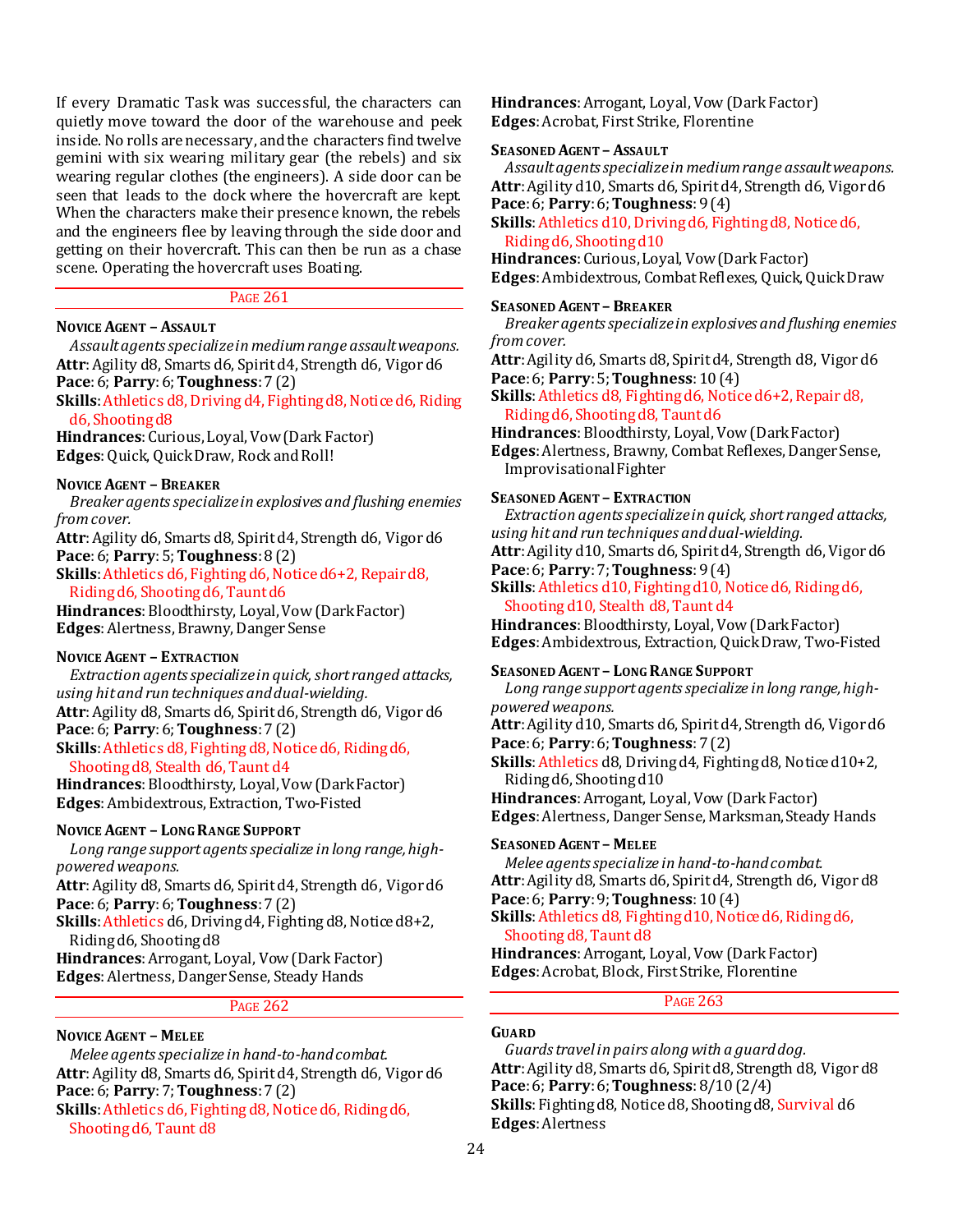Armor: Kevlar vest (Torso +2/4, Negates 2 AP from bullets)

**Weapons**: Shockstick (2d6; Requires 1 action to reload), hand pistol (12/24/48; 2d6+1; RoF 1; Shots 17; AP 1, Semi-Auto)

## **EGRESS LABS MERCENARY 1**

*Egress Labs hires its own mercenaries to guard their assets in Machenko.*

**Attr**: Agility d8, Smarts d8, Spirit d8, Strength d10, Vigor d8 **Pace**: 6; **Parry**: 7; **Toughness**: 10 (4)

**Skills**: Fighting d10, Notice d8, Shooting d8, Survival d8 **Edges**: Ambidextrous, Two-Fisted

**Armor**: Body glove (All +4)

**Weapons**: Hand-forged sword (Str+d8, AP 2), hand pistol (12/24/48; 2d6+1; RoF 1; Shots 17; AP 1, Semi-Auto)

## **ENGINE CORP GUARD**

*These guards are determined to capture the PCs and force them to work.*

**Attr**: Agility d8, Smarts d6, Spirit d6, Strength d6, Vigor d6 **Pace**: 6; **Parry**: 5; **Toughness**: 6 (1)

**Skills**:Driving d6, Fighting d6, Notice d6, Riding d8, Shooting d8

**Edges**: Steady Hands

**Armor**:Leather jacket (Torso, Arms, Legs +1)

**Weapons**: Assault rifle (24/48/96; 2d8; RoF: 3; Shots: 30; AP 2, Auto, 3RB), hand pistol (12/24/48; 2d6+1; RoF: 1; Shots: 17; AP 1, Semi-Auto)

## PAGE 264

## **GUERRILLA**

*Guerrillas are blood-thirsty thugs-for-hire that only care about getting paid.*

**Attr**: Agility d10, Smarts d8, Spirit d6, Strength d8, Vigor d8 **Pace**: 6; **Parry**: 6; **Toughness**: 8 (2)

**Skills**: Athletics d8, Fighting d8, Notice d8, Shooting d8, Stealth d10

**Edges**: Danger Sense, Extraction, Improved Extraction, Level Headed

## **HOUSE CHELLOW ENFORCER**

*House Chellow employs a large number of enforcers to protect their Visen operation.*

**Attr**: Agility d8, Smarts d6, Spirit d4, Strength d8, Vigor d8 **Pace**: 6; **Parry**: 7; **Toughness**: 8 (2)

**Skills**: Athletics d8, Driving d8, Fighting d8, Notice d6, Piloting d8, Shooting d8, Survival d6 **Edges**: Block

## **HOUSE CHELLOW ENFORCER CAPTAIN**

*Each enforcer team is led by a single captain.* **Attr**: Agility d10, Smarts d6, Spirit d6, Strength d8, Vigor d10 **Pace**: 6; **Parry**: 8; **Toughness**: 9 (2) **Skills**: Athletics d10, Driving d8, Fighting d10, Notice d6, Piloting d8, Shooting d10, Survival d8

**Edges**: Block, Nerves of Steel

## **HOUSE CHELLOW RANGER**

*House Chellow employs its own settlement rangers to deal with creature threats to the harvesting area.* **Attr**: Agility d8, Smarts d8, Spirit d6, Strength d6, Vigor d8

**Pace**: 6; **Parry**: 7; **Toughness**: 8 (2)

**Skills**: Athletics d8, Fighting d8, Notice d10+2, Riding d6, Shooting d10, Stealth d8, Survival d8

**Edges**: Alertness, Danger Sense, Marksman

## **HOUSE EISNER GUARD**

*House Eisner employs a number of guards to keep their gambling operations safe and free from prying eyes.* **Attr**: Agility d8, Smarts d4, Spirit d6, Strength d10, Vigor d10 **Pace**: 6; **Parry**: 7; **Toughness**: 9 (2)

**Skills**: Athletics d10, Fighting d10, Intimidation d8, Notice d10, Persuasion d6, Shooting d6

**Edges**: Brave, Bruiser

## **HOUSE EISNER LEAD GUARD**

*Each group of guards is led by a single lead guard.* **Attr**:Agility d8, Smarts d8, Spirit d6, Strength d10, Vigor d10 **Pace**: 6; **Parry**: 7; **Toughness**: 9 (2)

**Skills**: Athletics d10, Fighting d10, Intimidation d10, Notice d10, Persuasion d8, Shooting d8

**Edges**: Brave, Bruiser, Command

## PAGE 265

## **HOUSE EISNER HANDLER**

*House Eisner employs handlers to capture and manage the native beasts used in the Gladiator Pit.*

**Attr**: Agility d8, Smarts d8, Spirit d6, Strength d8, Vigor d8 **Pace**: 6; **Parry**: 7; **Toughness**: 8 (2)

**Skills**: Athletics d8, Fighting d10, Notice d10+2, Riding d10, Shooting d8, Stealth d6, Survival d10

**Edges**: Alertness, Beast Bond, Combat Reflexes, Danger Sense

## **HOUSE SEN MERCENARY**

*House Sen hires its own mercenaries to search for ancient and xenos artifacts.*

**Attr**: Agility d8, Smarts d6, Spirit d8, Strength d8, Vigor d8 **Pace**: 6; **Parry**: 6; **Toughness**: 8 (2)

**Skills**: Fighting d8, Notice d8+2, Persuasion d8, Research d8, Shooting d8, Stealth d6, Survival d6

## **Edges**: Alertness, Brave

## **HOUSE SEN SOLDIER**

*House Sen soldiers are trained to protect the company's assets, and little else.*

**Attr**: Agility d6, Smarts d6, Spirit d6, Strength d8, Vigor d6 **Pace**: 6; **Parry**: 6; **Toughness**: 7 (2)

**Skills**: Athletics d8, Fighting d8, Notice d6, Shooting d8, Stealth d6

**Edges**: Combat Reflexes

## **HOUSE SEN CAPTAIN**

*Each group of soldiers is led by a single captain.* **Attr**: Agility d8, Smarts d8, Spirit d8, Strength d8, Vigor d8 **Pace**: 6; **Parry**: 7; **Toughness**: 8 (2)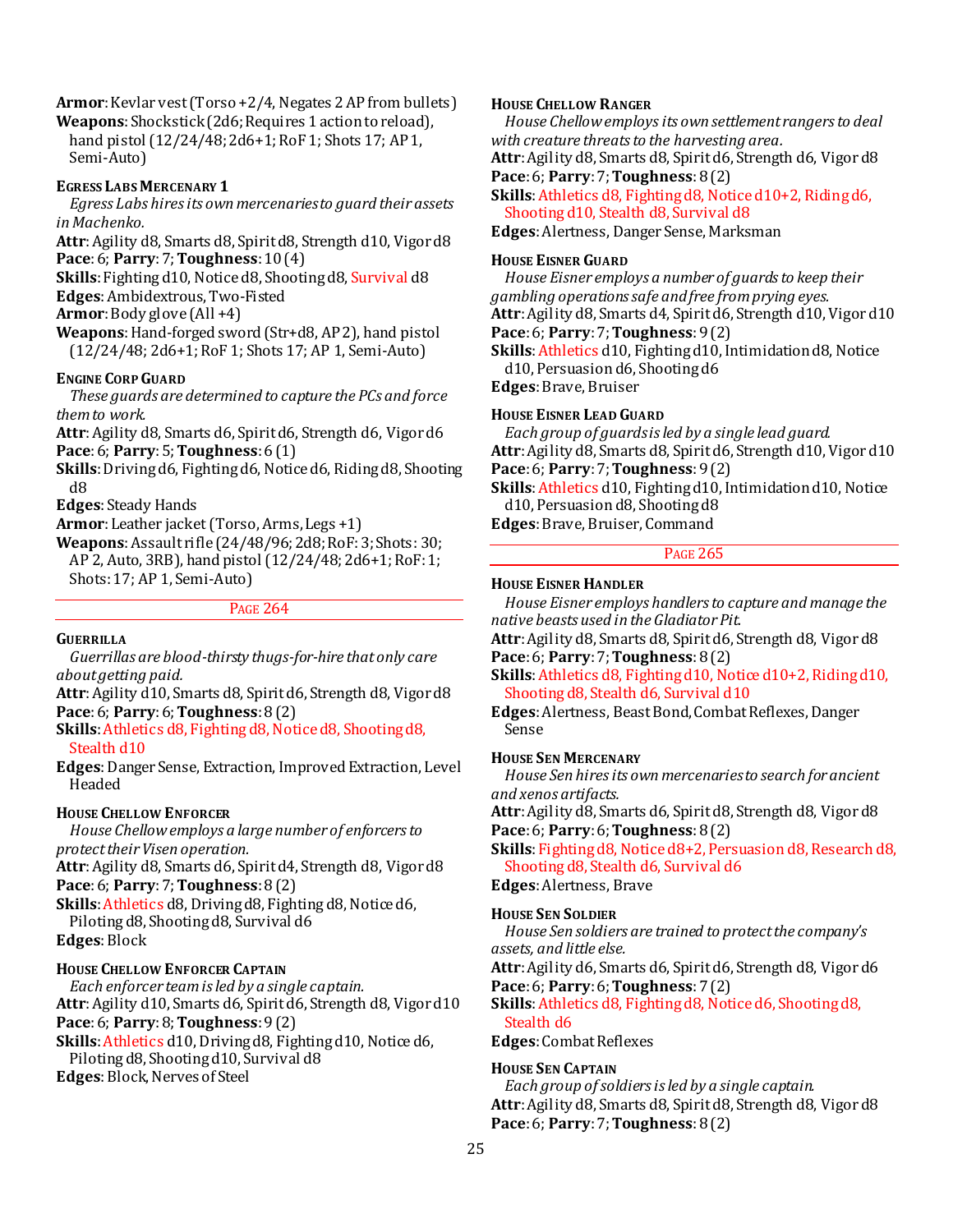## **Skills**: Athletics d8, Fighting d10, Intimidation d8, Notice d10, Shooting d10, Stealth d8

**Edges**: Combat Reflexes, Command, Command Presence, Natural Leader

#### **HOUSE STANTON RANGER**

*House Stanton employs their own settlement rangers to assist the corporations and monitor their activities.* **Attr**: Agility d8, Smarts d8, Spirit d6, Strength d6, Vigor d8 **Pace**: 6; **Parry**: 6; **Toughness**: 8 (2)

**Skills**: Athletics d8, Fighting d8, Notice d10+2, Shooting d10,

Stealth d8, Survival d8 **Edges**: Alertness, Danger Sense

#### **HOUSE STANTON GUARD**

*House Stanton employs a number of guards to protect the underground excavations, particularly the secret ones.* **Attr**: Agility d8, Smarts d8, Spirit d6, Strength d8, Vigor d8 **Pace**: 6; **Parry**: 7; **Toughness**: 8 (2) *[9 (2) when inside the* 

*Lead Guard's command radius]* **Skills**: Athletics d8, Fighting d10, Intimidation d8, Notice

d10, Shooting d8

**Edges**: Bruiser

## PAGE 266

## **HOUSE STANTON LEAD GUARD**

*Each group of guards is led by a single lead guard.* **Attr**: Agility d8, Smarts d10, Spirit d6, Strength d8, Vigor d8

## **Pace**: 6; **Parry**: 7; **Toughness**: 8 (2)

**Skills**: Athletics d8, Fighting d10, Intimidation d10, Notice d12, Persuasion d8, Shooting d10

**Edges**: Bruiser, Command, Command Presence, Hold the Line!, Inspire

## **JP:13 INFECTED TECHNICIANS**

*These poor souls look similar to the mercenaries, except the tendrils sprouting from their bodies attach to the main plant.* **Attr**: Agility d6, Smarts d6(A), Spirit d6, Strength d6, Vigor d6

#### **Pace**: 6, **Parry**: 4, **Toughness**: 5

**Skills**: Athletics d4, Fighting d4, Notice d6 **Hindrances**: Loyal ("The Mother")

#### **RADICAL**

*Radicals are rebels dedicated to the views of their affiliated group.*

**Attr**: Agility d6, Smarts d6, Spirit d6, Strength d8, Vigor d6 **Pace**: 6; **Parry**: 6; **Toughness**: 7 (2)

**Skills**: Athletics d6, Fighting d8, Notice d8, Shooting d6, Stealth d6

**Armor**: Reinforced leather (All +2), Black Outfitting: Radicals use black armor and masks granting a +2 bonus to Stealth rolls in Dim or Dark lighting.

**Weapons**: Combat knife (Str+d6), S&W (12/24/48; 2d6+1; RoF: 1; Shots: 6; AP 1, Revolver)

## **RADICAL ASSASSIN**

*Radical assassins are trained to exterminate those who truly pose a threat.*

**Attr**: Agility d8, Smarts d8, Spirit d6, Strength d8, Vigor d8 **Pace**: 8; **Parry**: 7; **Toughness**: 10 (4)

**Skills**: Athletics d10, Fighting d10, Notice d10, Shooting d10, Stealth d10

**Edges**: Ambidextrous, Dodge, Fleet-Footed, Florentine, Two-Fisted

**Armor**: Body Glove (All +4)

**Weapons**: Dagger (3/6/12, Str+d4), katana (Str+d6+2, AP 2)

#### **RADICAL WARRIOR**

*Radical warriors are highly skilled rebels necessary for military action.*

**Attr**: Agility d8, Smarts d6, Spirit d6, Strength d8, Vigor d6 **Pace**: 6; **Parry**: 6; **Toughness**: 7 (2)

**Skills**: Athletics d8, Fighting d8, Notice d8, Shooting d8, Stealth d8

**Armor**: Reinforced leather (All +2), Black Outfitting: Radicals use black armor and masks granting a +2 bonus to Stealth rolls in Dim or Dark lighting.

**Items**: Night Vision Goggles (ignores penalties for dim and dark lighting), Laser Sight (may aim while moving)

**Weapons**: Combat Knife (Str+d6), M-16 (24/48/96; 2d8; RoF: 3; Shots: 20; AP 2, Auto, 3RB)

#### PAGE 267

#### **SCORPION SOLDIER**

*Scorpion soldiers are dedicated to their lifestyle of thefts and killing, desiring nothing more than to rid the planet of mercenaries and amass a large cache of weaponry.* **Attr**: Agility d6, Smarts d6, Spirit d8, Strength d8, Vigor d8

**Pace**: 6; **Parry**: 7; **Toughness**: 10 (4)

**Skills**: Athletics d8, Fighting d10, Notice d8, Shooting d10, Taunt d6

**Armor**: Body Glove (All +4)

#### **UNDERGROUND THUGS**

*Underground thugs are insane geminis strung-out on drugs and looking for a fight.*

**Attr**: Agility d6, Smarts d6, Spirit d4, Strength d8, Vigor d6 **Pace**: 6; **Parry**: 6; **Toughness**: 5

**Skills**: Athletics d8, Fighting d8, Gambling d8, Notice d6, Shooting d6

**Edges**: Improvisational Fighter

**Armor**: None

**Weapons**: Switchblade (Str+d4) or brass knuckles (Str+d4), ruger (10/20/40; 2d6- 1; RoF: 1; Shots: 9; Semi-Auto)

PAGE 271

#### **KALOZIAN ENGINEER**

*Kalozian engineers are the masters of the cybernetics. They have many augmentations but are not really designed for combat.*

**Attr**: Agility d6, Smarts d12, Spirit d4, Strength d6, Vigor d8 **Pace**: 6; **Parry**: 4; **Toughness**: 10 (4)

**Skills**: Fighting d4, Healing d8, Notice d8+2, Science d10, Repair d10, Shooting d4

Armor: Body glove (All +4)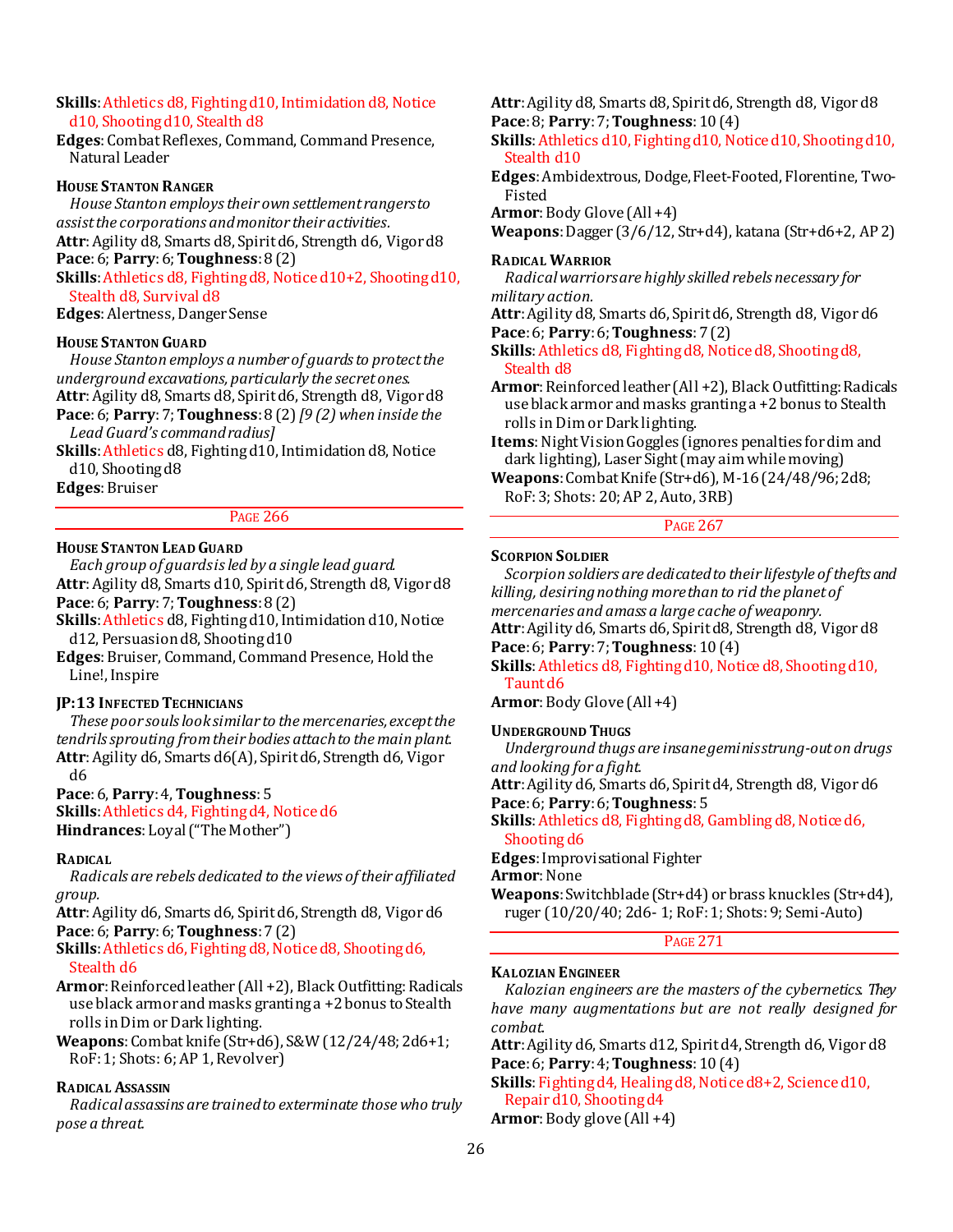#### **Weapons**: Assault rifle (24/48/96; 2d8; RoF: 3; Shots: 30; AP 2, Auto, 3RB), metal gauntlet (Str+d4)

## PAGE 273

#### **CARCINOTAUR**

*Carcinotaurs are patient creatures that primarily live off eating fish.*

**Attr**: Agility d6, Smarts d4 (A), Spirit d6, Strength d10, Vigor d12

**Pace**: 6; **Parry**: 6; **Toughness**: 14 (6)

**Skills**: Athletics d12, Fighting d8, Notice d8, Stealth d8 **Armor**: Exoskeleton (Torso +6) **Weapons**: Bite (Str+d8)

## PAGE 277

### **VELOCAUR**

*Velocaurs are small, athletic creatures that hunt in packs.* **Attr**: Agility d12, Smarts d6 (A), Spirit d6, Strength d6, Vigor d8

## **Pace**: 10; **Parry**: 6; **Toughness**: 7 (2)

**Skills**: Athletics d8, Fighting d8, Notice d10 **Armor**: Scaly Skin (All +2)

**Weapons**: Bite/claws (Str+d6)

#### PAGE 284

#### **OTHYAVIKA ENGINEER**

*Othyavika engineers are tasked with caring for the spaceship.* **Attr**: Agility d6, Smarts d10, Spirit d6, Strength d8, Vigor d6 **Pace**: 6; **Parry**: 4; **Toughness**: 8 (2)

**Skills**: Athletics d4, Fighting d4, Intimidation d4, Notice d10, Psionics d6, Repair d10

**Armor**: Moss-like Skin (All +2)

**Weapons**: Bite/claws (Str+d6), Improvised Tools

PAGE 285

#### **HUNTERS**

*P'Tarian hunters are the egg layers within the horde whose appendages are razor sharp and can be used as natural weapons.*

**Attr**: Agility d6, Smarts d4, Spirit d4, Strength d8, Vigor d6 **Pace**: 7; **Parry**: 6; **Toughness**: 10 (2)/16 (8) back

**Skills**: Athletics d6, Fighting d8, Notice d8, Survival d8

**Armor**: Thick skin (All +2), reinforced exoskeleton (Back +8) **Weapons**: Razor-sharp appendages (Str+d6+2; AP 2), Bite  $(Str+dB)$ 

## PAGE 287

## **BEETLE SWARM, SMALL**

*Beetles are the size of a gemini's fist when first born. They swarm together and grow as a group.*

**Attr**: Agility d10, Smarts d4, Spirit d4, Strength d4, Vigor d4 **Pace**: 9; **Parry**: 4; **Toughness**: 4

**Skills**: Athletics d10, Notice d6, Survival d4

## **Armor**: None

**Weapons**: Bite (Str+d6; bypasses armor)

## **BEETLE SWARM, LARGE**

*Beetles grow rapidly but remain together as a swarm.* **Attr**: Agility d8, Smarts d4, Spirit d4, Strength d6, Vigor d6 **Pace**: 8; **Parry**: 8; **Toughness**: 6 (1)

**Skills**: Athletics d6, Fighting d8, Notice d8, Survival d8

**Armor**: Thick skin (All +1)

**Weapons**: Bite (Str+d6; bypasses armor)

#### **WARRIORS**

*P'Tarian warriors are the xeno's basic fighters before becoming hunters.*

**Attr**: Agility d6, Smarts d4, Spirit d4, Strength d8, Vigor d6 **Pace**: 10; **Parry**: 6; **Toughness**: 6 (1)/9 (4) back

**Skills**: Athletics d8, Fighting d8, Notice d6, Survival d6

**Armor**: Thick skin (All +1), reinforced exoskeleton (Back +4)

**Weapons**: Razor-sharp appendages (Str+d6+1; AP 1), Bite  $(Str+dB)$ 

PAGE 289

#### **QATIL ASSASSIN**

*Assassins are expected to be capable at infiltration and the quiet elimination of a target. If they die during extraction, a new assassin can be found.* 

**Attr**: Agility d8, Smarts d10, Spirit d8, Strength d8, Vigor d8 **Pace**: 6; **Parry**: 8; **Toughness**: 10 (4)

**Skills**: Athletics d8, Fighting d10, Notice d10, Shooting d10, Stealth d10, Survival d10, Thievery d8

**Edges**: Block, Combat Reflexes, Dodge, Extraction, First Strike

#### **QATIL RECRUIT**

*Recruits are those who've just come into Qatil and are still in the sorting process, attempting to prove their worth to become a warrior or assassin.* 

**Attr**: Agility d6, Smarts d6, Spirit d8, Strength d6, Vigor d6 **Pace**: 6; **Parry**: 5; **Toughness**: 9 (4)

**Skills**: Fighting d6, Notice d6, Persuasion d6, Shooting d6, Stealth d4, Survival d6

**Armor**: Tactical jacket (torso +4)

#### **QATIL SUPPORT**

*Support personnel are the recruits that weren't qualified to be warriors or assassins and instead perform tasks that aid the warriors and assassins.* 

**Attr**: Agility d6, Smarts d8, Spirit d8, Strength d6, Vigor d6 **Pace**: 6; **Parry**: 6; **Toughness**: 9 (4)

**Skills**: Fighting d8, Intimidation d10, Notice d8, Persuasion d10, Shooting d8, Stealth d4, Survival d8

**Edges**: Improvisational Fighter

#### **QATIL WARRIOR**

*Warriors comprise the bulk of Qatil being the main soldiers that are sent in to attack.* 

**Attr**: Agility d8, Smarts d6, Spirit d8, Strength d10, Vigor d8 **Pace**: 6; **Parry**: 6; **Toughness**: 10 (4)

**Skills**: Athletics d6, Fighting d8, Intimidation d8, Notice d8, Shooting d10, Survival d10, Taunt d6

**Edges**: Combat Reflexes, Level Headed, Marksman, No Mercy